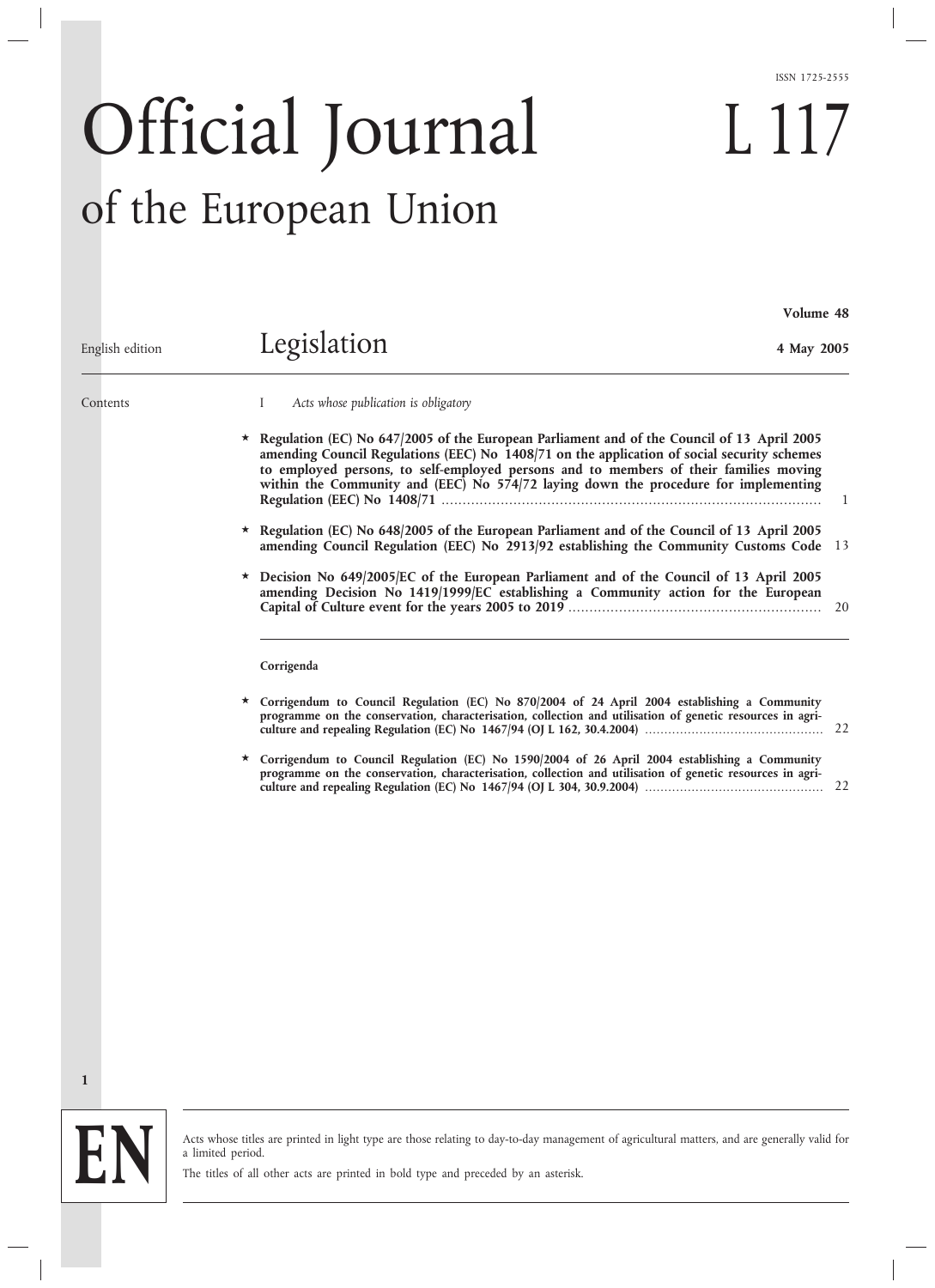I

*(Acts whose publication is obligatory)*

# **REGULATION (EC) No 647/2005 OF THE EUROPEAN PARLIAMENT AND OF THE COUNCIL of 13 April 2005**

**amending Council Regulations (EEC) No 1408/71 on the application of social security schemes to employed persons, to self-employed persons and to members of their families moving within the Community and (EEC) No 574/72 laying down the procedure for implementing Regulation (EEC) No 1408/71**

THE EUROPEAN PARLIAMENT AND THE COUNCIL OF THE EURO-PEAN UNION,

Having regard to the Treaty establishing the European Community, and in particular Articles 42 and 308 thereof,

Having regard to the proposal from the Commission,

Having regard to the opinion of the European Economic and Social Committee (1),

After consulting the Committee of the Regions,

Acting in accordance with the procedure laid down in Article 251 of the Treaty (2),

Whereas:

(1) Certain amendments should be made to Regulations (EEC) No  $1408/71$  (<sup>3</sup>) and (EEC) No  $574/72$  (<sup>4</sup>), in order to take account of recent developments in the of the Court of Justice of the European Communities, to facilitate the application of those Regulations and to reflect changes in the social security legislation of the Member States.

- (2) In order to take account of recent developments in, the conclusions of judgments should be drawn, particularly in the cases of Johann Franz Duchon v Pensionsversicherungsanstalt der Angestellten (5 ) and Office national de l'emploi v Calogero Spataro (6).
- (3) The judgments in Friedrich Jauch v Pensionsversicherungsanstalt der Arbeiter and Ghislain Leclere, Alina Deaconescu v Caisse nationale des prestations familiales  $(7)$ , concerning the classification of special noncontributory cash benefits require, for reasons of legal safety, that the two cumulative criteria to be taken into account be specified so that such benefits can feature in Annex IIa to Regulation (EEC) No 1408/71. On this basis, there is a case for revising the Annex, taking into account legislative amendments in the Member States affecting this type of benefits, which are subject to specific coordination given their mixed nature. In addition, it is important to specify the transitional provisions relating to the benefit which was the subject of the judgment in the Jauch case in order to protect the rights of beneficiaries.
- (4) On the basis of the case-law relating to the relationships between Regulation (EEC) No 1408/71 and the provisions of bilateral social security agreements, it is necessary to review Annex III to that Regulation. The entries in part A of Annex III are only justified in two cases: where they are more favourable to migrant workers (8), or where they relate to specific and exceptional situations, usually linked to historical circumstances. In addition, it is not appropriate to accept entries in part B

<sup>(</sup> 1 ) OJ C 80, 30.3.2004, p. 118.

<sup>(</sup> 2 ) Opinion of the European Parliament of 11 March 2004 (not yet published in the Official Journal), Council Common Position of 15 November 2004 (OJ C 38 E, 15.2.2005, p. 21) and Position of the European Parliament of 8 March 2005 (not yet published in the Official Journal).

<sup>(</sup> 3 ) OJ L 149, 5.7.1971, p. 2. Regulation updated by Regulation (EC) No 118/97 (OJ L 28, 30.1.1997, p. 1), as last amended by Regulation (EC) No 631/2004 of the European Parliament and of the Council (OJ L 100, 6.4.2004, p. 1) and repealed with effect from the date of entry into force of the implementing Regulation by Regulation (EC) No 883/2004 of the European Parliament and of the Council (OJ L 166, 30.4.2004, p. 1).

<sup>(</sup> 4 ) OJ L 74, 27.3.1972, p. 1. Regulation as last amended by Regulation (EC) No 631/2004.

<sup>(</sup> 5 ) Judgment in Case C-290/00 [2002] ECR I-3567.

<sup>(</sup> 6 ) Judgment in Case C-170/95 [1996] ECR I-2921.

<sup>(</sup> 7 ) Judgments in Case C-215/99 [2001] ECR I-1901 and Case C-43/99 [2001] ECR I-4265.

<sup>(</sup> 8 ) The principle of the most favourable treatment has been recalled by the ECJ in its Judgments in Case C-227/89 [1991] ECR I-323, Case C-475/93 [1995] ECR I-3813, Case C-75/99 [2000] ECR I-9399 and Case C-277/99 [2002] ECR I-1261.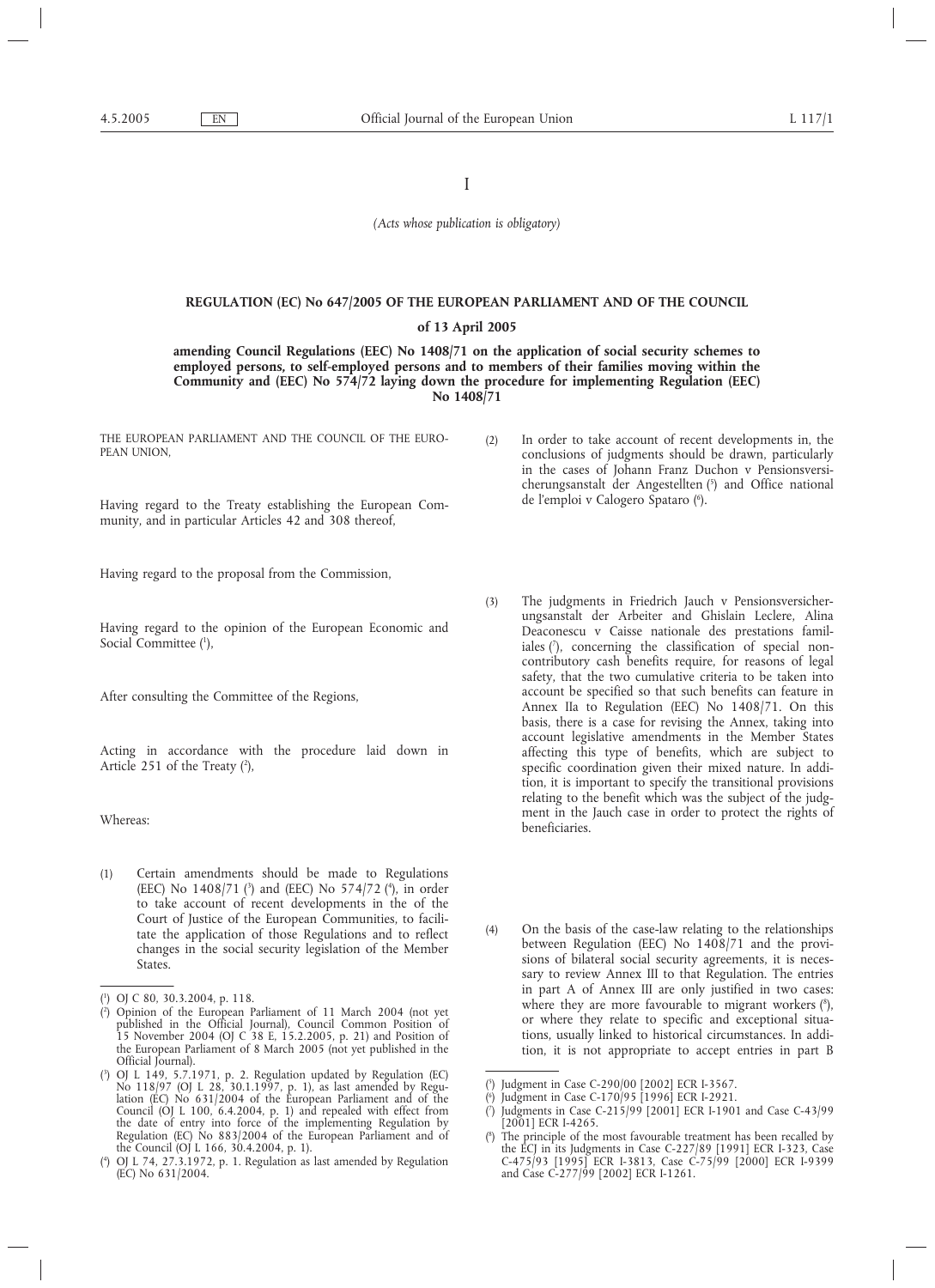except where exceptional and objective situations justify a derogation from Article 3(1) of that Regulation and from Articles 12, 39 and 42 of the Treaty  $(1)$ .

- (5) In order to facilitate the application of Regulation (EEC) No 1408/71, there should be certain provisions concerning, on the one hand, civil servants and persons treated as such and, on the other, members of the travelling or flying personnel of an undertaking which operates international transport services for passengers or goods by rail, road, air or inland waterway, and also to specify the methods for determining the average amount to take into account in the context of Article 23 of that Regulation.
- (6) The revision of Annex IIa to Regulation (EEC) No 1408/ 71 will lead to the removal of some existing entries and, taking into account legislative amendments in some Member States, to the inclusion of certain new entries. In the latter case, it is then for these Member States to consider the need for transitional arrangements or bilateral solutions to address the situation of persons whose acquired rights may be affected as a consequence,

HAVE ADOPTED THIS REGULATION:

# *Article 1*

Regulation (EEC) No 1408/71 is hereby amended as follows:

- 1. Article 3 shall be amended as follows:
- (a) in paragraph 1, the words 'resident in the territory of one of the Member States' shall be deleted;
- (b) in paragraph 3, the words 'and the provisions of conventions concluded pursuant to Article  $8(1)$ ' shall be deleted;
- 2. Article 4(2a) shall be replaced by the following:

'2a. This Article shall apply to special non-contributory cash benefits which are provided under legislation which, because of its personal scope, objectives and/or conditions for entitlement has characteristics both of the social security legislation referred to in paragraph 1 and of social assistance.

"Special non-contributory cash benefits" means those:

- (a) which are intended to provide either:
	- (i) supplementary, substitute or ancillary cover against the risks covered by the branches of social security referred

to in paragraph 1, and which guarantee the persons concerned a minimum subsistence income having regard to the economic and social situation in the Member State concerned;

or

(ii) solely specific protection for the disabled, closely linked to the said person's social environment in the Member State concerned,

and

(b) where the financing exclusively derives from compulsory taxation intended to cover general public expenditure and the conditions for providing and for calculating the benefits are not dependent on any contribution in respect of the beneficiary. However, benefits provided to supplement a contributory benefit shall not be considered to be contributory benefits for this reason alone;

and

(c) which are listed in Annex IIa.';

- 3. Article  $7(2)(c)$  shall be replaced by the following:
- '(c) certain provisions of social security conventions entered into by the Member States before the date of application of this Regulation provided that they are more favourable to the beneficiaries or if they arise from specific historical circumstances and their effect is limited in time if these provisions are listed in Annex III.';
- 4. Article 9a shall be replaced by the following:

*'Article 9a*

# **Prolongation of the reference period**

If the legislation of a Member State subordinates recognition of entitlement to a benefit to the completion of a minimum period of insurance during a determined period preceding the contingency insured against (reference period) and lays down that periods during which benefits were paid under the legislation of that Member State or periods devoted to child-rearing in the territory of that Member State shall extend this reference period, the periods during which invalidity or old age pensions or sickness, unemployment, industrial accidents at work or occupational disease benefits were paid under the legislation of another Member State and periods devoted to child-rearing in the territory of another Member State shall also extend this reference period.';

<sup>(</sup> 1 ) Judgments in Case C-214/94 [1996] ECR I-2253, Case C-308/93 [1996] ECR I-2097 and Case C-55/00 [2002] ECR I-413.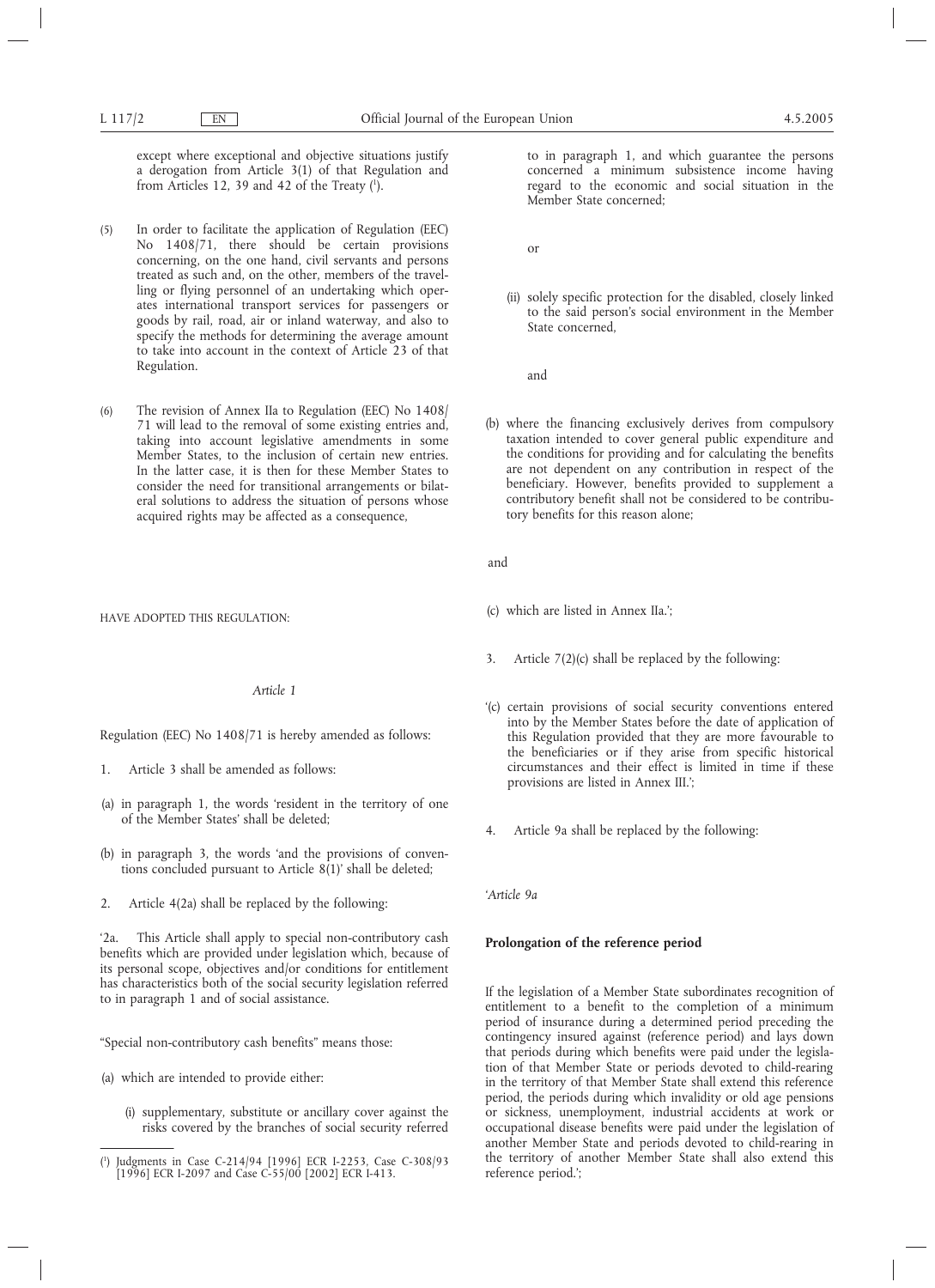5. Article 10a(1) shall be replaced by the following:

'1. The provisions of Article 10 and of Title III shall not apply to the special non-contributory cash benefits referred to in Article 4(2a). The persons to whom this Regulation applies shall receive these benefits exclusively in the territory of the Member State in which they reside and under the legislation of that State, in so far as these benefits are mentioned in Annex IIa. Benefits shall be paid by, and at the expense of, the institution of the place of residence.';

6. in Article 23, the following paragraph shall be inserted:

'2a. The provisions of paragraphs 1 and 2 shall also apply where the legislation applied by the competent institution provides for a specific reference period and this period coincides, where appropriate, with the whole or part of the periods completed by the person concerned under the legislation of one or more other Member States.';

7. Article 35(2) shall be deleted;

8. Article 69(4) shall be deleted;

9. the following Articles shall be inserted:

*'Article 95f*

Transitional provisions relating to Annex II, section I, under the headings "D. GERMANY" and "R. AUSTRIA".

1. Annex II, section I, under the headings "D. GERMANY" and "R. AUSTRIA", as amended by Regulation (EC) No 647/2005 of the European Parliament and of the Council of 13 April 2005 amending Council Regulations (EEC) No 1408/71 on the application of social security schemes to employed persons, to self-employed persons and to members of their families moving within the Community and (EEC) No 574/72 laying down the procedure for implementing Regulation (EEC) No 1408/71 (\*), shall not establish any entitlement for the period prior to 1 January 2005.

2. Any period of insurance and, where appropriate, any period of employment, self-employment or residence under the legislation of a Member State prior to 1 January 2005 shall be taken into consideration in determining acquired rights in accordance with the provisions of this Regulation.

3. Subject to the provisions of paragraph 1, a right shall be acquired under this Regulation even where it relates to a contingency that occurred prior to 1 January 2005.

4. Any benefit that has not been awarded or that has been suspended on account of the nationality or the residence of the person concerned shall, at the latter's request, be awarded or resumed from 1 January 2005, provided that the rights for which benefits were previously awarded did not give rise to a lump-sum payment.

5. The rights of persons to whom a pension was awarded prior to 1 January 2005 may, on the application of the persons concerned, be reviewed, taking account of the provisions of this Regulation. This shall also apply to other benefits pursuant to Article 78.

6. If an application referred to in paragraph 4 or 5 is submitted within two years from 1 January 2005, the rights acquired under this Regulation shall have effect from that date, and the provisions of the legislation of any Member State concerning the forfeiture or limitation of rights may not be invoked against the persons concerned.

7. If the application referred to in paragraph 4 or 5 is submitted after the expiry of the two-year period after 1 January 2005, rights which have not been forfeited or barred by limitation shall have effect from the date on which the application was submitted, except where more favourable provisions of the legislation of any Member State apply.

*Article 95g*

Transitional provisions relating to the deletion, in Annex IIa, of the entry relating to the Austrian care allowance (Pflegegeld).

In the case of applications for care allowances under Austrian federal law (Bundespflegegeldgesetz) submitted not later than 8 March 2001 on the basis of Article 10a(3) of this Regulation, this provision shall continue to apply as long as the beneficiary of the care allowance continues to reside in Austria after 8 March 2001.

(\*) OJ L 117, 4.5.2005, p. 1.'

10. Annexes II, IIa, III, IV and VI shall be amended in accordance with Annex I to this Regulation.

### *Article 2*

Regulation (EEC) No 574/72 is hereby amended as follows:

- 1. Article 4(11) shall be deleted;
- 2. the following Article shall be inserted:

### *'Article 10c*

Formalities laid down in the event of the application of Article 13(2)(d) of the Regulation to civil servants and persons treated as such.

For the application of Article 13(2)(d), the institution designated by the competent authority of the Member State whose legislation is applicable shall issue a certificate stating that the civil servant or the person treated as such is subject to its legislation.';

- 3. Article 12a shall be amended as follows:
- (a) the title shall be replaced by the following:

'Rules applicable in respect of the persons referred to in Article  $14(2)$  and (3), Article 14a(2) to (4) and Article 14c of the Regulation who normally carry out an employed or selfemployed activity in the territory of two or more Member States';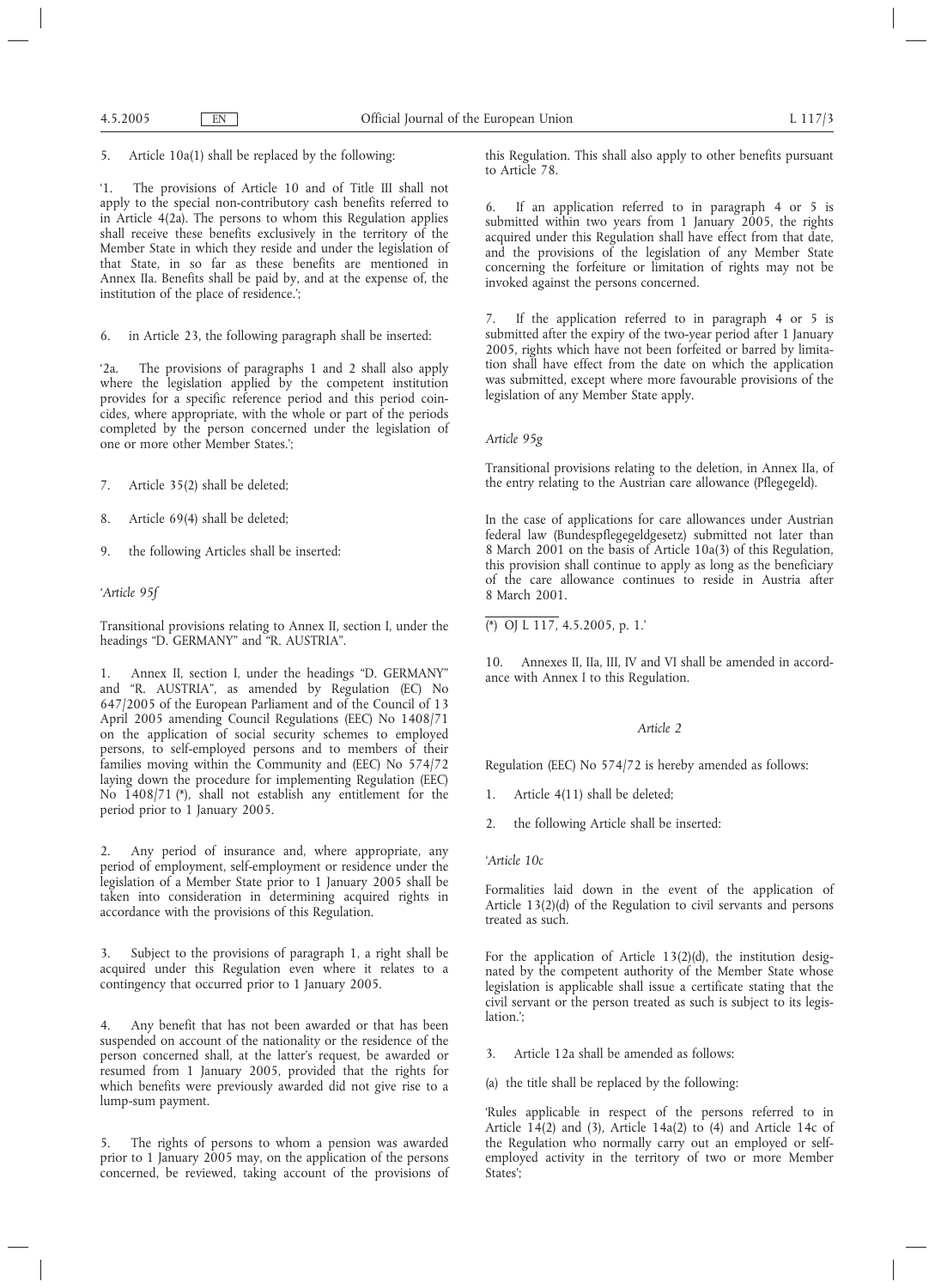(b) the introductory sentence shall be replaced by the following:

'For the application of the provisions of Article 14(2) and (3), Article 14a(2) to (4) and Article 14c of the Regulation, the following rules shall apply:';

(c) the following paragraph shall be inserted:

'1a. Where, in accordance with Article 14(2)(a) of the Regulation, a person who is a member of the travelling or flying personnel of an international transport undertaking is subject to the legislation of the Member State in whose territory the registered office or place of business of the undertaking, or the branch or permanent establishment employing him, is located, or where he resides and is predominantly employed, the institution designated by the competent authority of that Member State shall issue to the person concerned a certificate stating that he is subject to its legislation.';

4. Article 32a shall be deleted;

5. The Annexes shall be amended in accordance with Annex II to this Regulation.

*Article 3*

This Regulation shall enter into force on the day following that of its publication in the *Official Journal of the European Union*.

Article 1(9), as far as Article 95f of Regulation (EEC) No 1408/ 71 is concerned, Annex I, points (1)(a) and (1)(b) and Annex II, points (2) and (4) shall apply from 1 January 2005.

This Regulation shall be binding in its entirety and directly applicable in all Member States.

Done at Strasbourg, 13 April 2005.

*For the European Parliament The President* J. P. BORELL FONTELLES

*For the Council The President* N. SCHMIT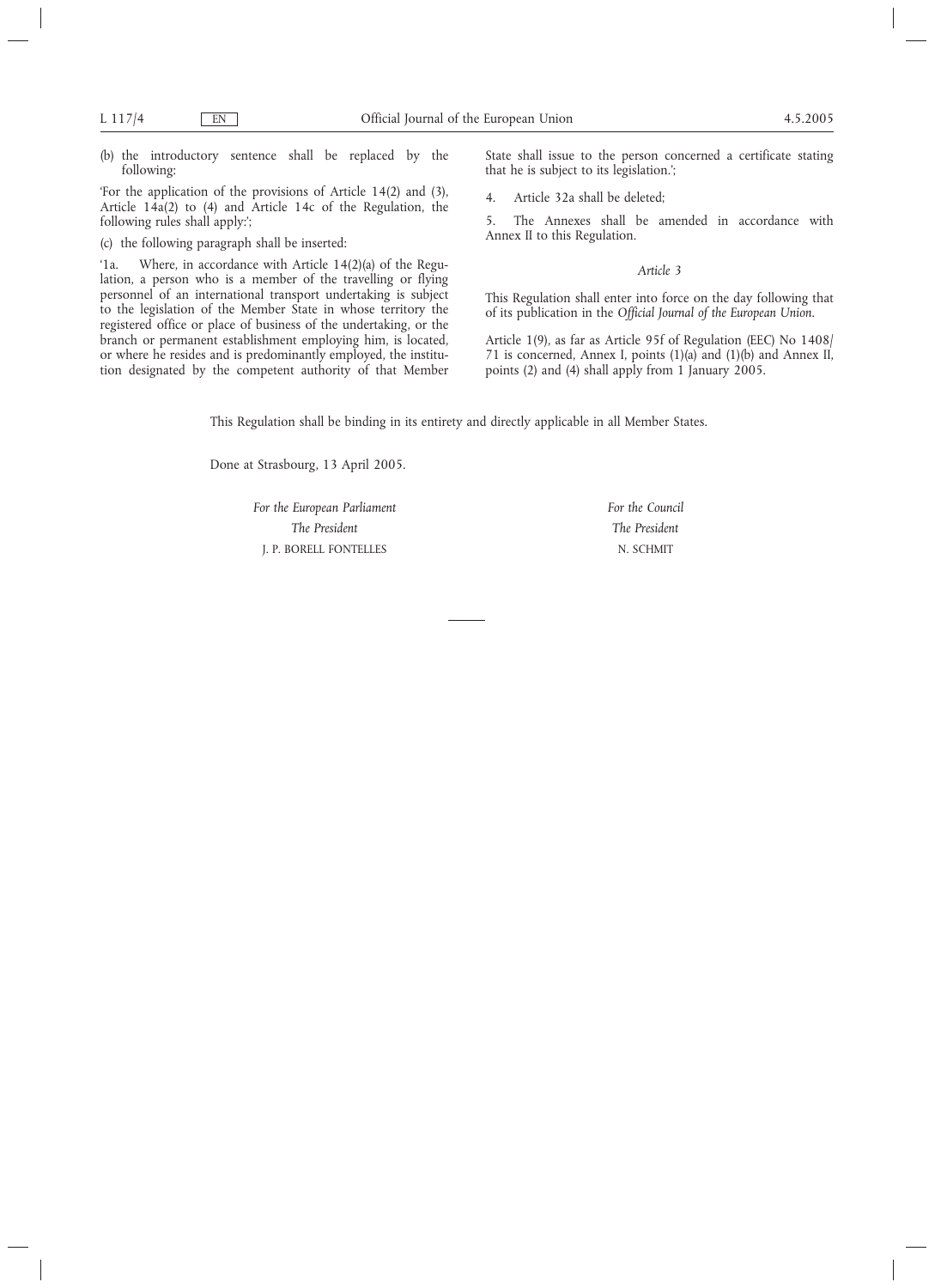### *ANNEX I*

The Annexes to Regulation (EEC) No 1408/71 are hereby amended as follows:

- 1. Annex II shall be amended as follows:
- (a) in section I, under the heading 'D. GERMANY', the text shall be replaced by the words: 'does not apply';
- (b) in section I, under the heading 'R. AUSTRIA', the text shall be replaced by the words: 'does not apply';
- (c) section II shall be amended as follows:
	- (i) under the heading 'G. SPAIN', the word 'None' shall be replaced by the following:
		- 'Childbirth allowances (one-off cash benefits for the birth of the third child and subsequent children and one-off cash benefits in the event of a multiple birth)';
	- (ii) under the heading 'H. FRANCE', the text shall be replaced by the following:

'Birth or adoption grant (early childhood benefit)';

(iii) under the heading 'W. FINLAND', the text shall be replaced by the following:

'Maternity package, maternity lump-sum grant and assistance in the form of a lump sum intended to offset the cost of international adoption pursuant to the Maternity Grant Act';

(d) in section III, under the heading 'D. GERMANY', point b shall be deleted;

2. Annex IIa shall be replaced by the following text that includes, unchanged, the entries as set out in the 2003 Act of Accession:

## *'ANNEX IIa*

# **Special non-contributory cash benefits**

*Article 10a*

### A. BELGIUM

- (a) Income replacement allowance (Law of 27 February 1987)
- (b) Guaranteed income for elderly persons (Law of 22 March 2001).

# B. CZECH REPUBLIC

Social allowance (State Social Support Act No 117/1995 Sb.).

# C. DENMARK

Accommodation expenses for pensioners (Law on individual accommodation assistance, consolidated by Law No 204 of 29 March 1995).

### D. GERMANY

Basic subsistence income for the elderly and for persons with reduced earning capacity under Chapter 4 of Book XII of the Social Code.

### E. ESTONIA

- (a) Disabled adult allowance (Social Benefits for Disabled Persons Act of 27 January 1999)
- (b) State unemployment allowance (Social Protection of the Unemployed Act of 1 October 2000).

### F. GREECE

Special benefits for the elderly (Law 1296/82).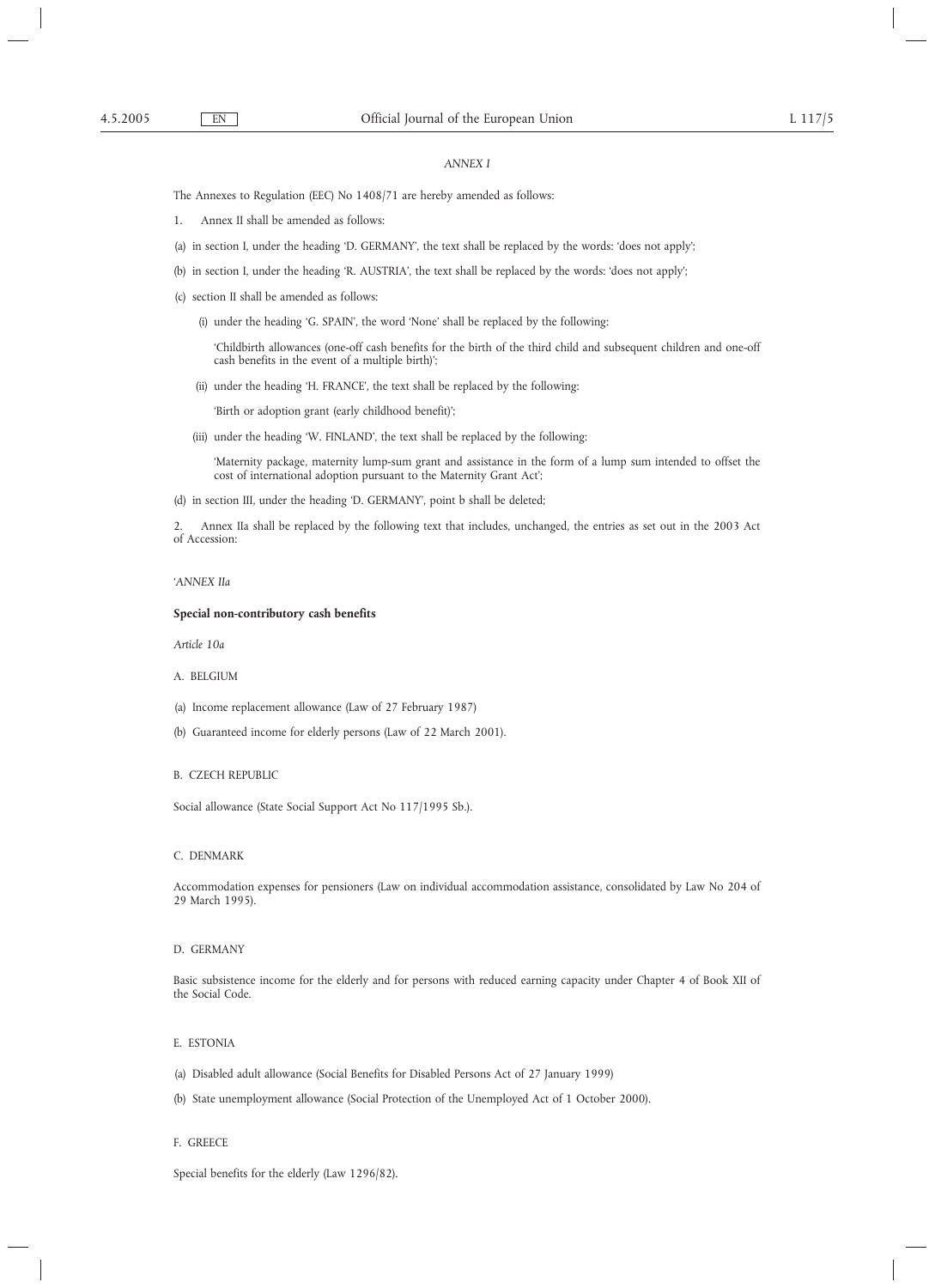G. SPAIN

- (a) Minimum income guarantee (Law No 13/82 of 7 April 1982)
- (b) Cash benefits to assist the elderly and invalids unable to work (Royal Decree No 2620/81 of 24 July 1981)
- (c) Non-contributory invalidity and retirement pensions as provided for in Article 38(1) of the Consolidated Text of the General Law on Social Security, approved by Royal Legislative Decree No 1/1994 of 20 June 1994
- (d) Allowances to promote mobility and to compensate for transport costs (Law No 13/1982 of 7 April 1982).
- H. FRANCE
- (a) Supplementary allowances of the Special Invalidity Fund and the Old Age Solidarity Fund (Law of 30 June 1956, codified in Book VIII of the Social Security Code)
- (b) Disabled adults' allowance (Law of 30 June 1975, codified in Book VIII of the Social Security Code)
- (c) Special allowance (Law of 10 July 1952, codified in Book VIII of the Social Security Code).

### I. IRELAND

- (a) Unemployment assistance (Social Welfare (Consolidation) Act 1993, Part III, Chapter 2)
- (b) Old age (non-contributory) pension (Social Welfare (Consolidation) Act 1993, Part III, Chapter 4)
- (c) Widow's (non-contributory) pension and widower's (non-contributory) pension (Social Welfare (Consolidation) Act 1993, Part III, Chapter 6 as amended by Part V of the Social Welfare Act 1997)
- (d) Disability allowance (Social Welfare Act 1996, Part IV)
- (e) Mobility allowance (Health Act 1970, Section 61)
- (f) Blind pension (Social Welfare (Consolidation) Act 1993, Part III, Chapter 5).

### J. ITALY

- (a) Social pensions for persons without means (Law No 153 of 30 April 1969)
- (b) Pensions and allowances for the civilian disabled or invalids (Laws No 118 of 30 March 1974, No 18 of 11 February 1980 and No 508 of 23 November 1988)
- (c) Pensions and allowances for the deaf and dumb (Laws No 381 of 26 May 1970 and No 508 of 23 November 1988)
- (d) Pensions and allowances for the civilian blind (Laws No 382 of 27 May 1970 and No 508 of 23 November 1988)
- (e) Benefits supplementing the minimum pensions (Laws No 218 of 4 April 1952, No 638 of 11 November 1983 and No 407 of 29 December 1990)
- (f) Benefits supplementing disability allowances (Law No 222 of 12 June 1984)
- (g) Social allowance (Law No 335 of 8 August 1995)
- (h) Social increase (Article 1(1) and (12) of Law No 544 of 29 December 1988 and successive amendments).

### K. CYPRUS

- (a) Social Pension (Social Pension Law of 1995 (Law 25(I)/95), as amended)
- (b) Severe motor disability allowance (Council of Ministers' Decisions Nos 38210 of 16 October 1992, 41370 of 1 August 1994, 46183 of 11 June 1997 and 53675 of 16 May 2001)
- (c) Special grant to blind persons (Special Grants Law of 1996 (Law 77(I)/96), as amended).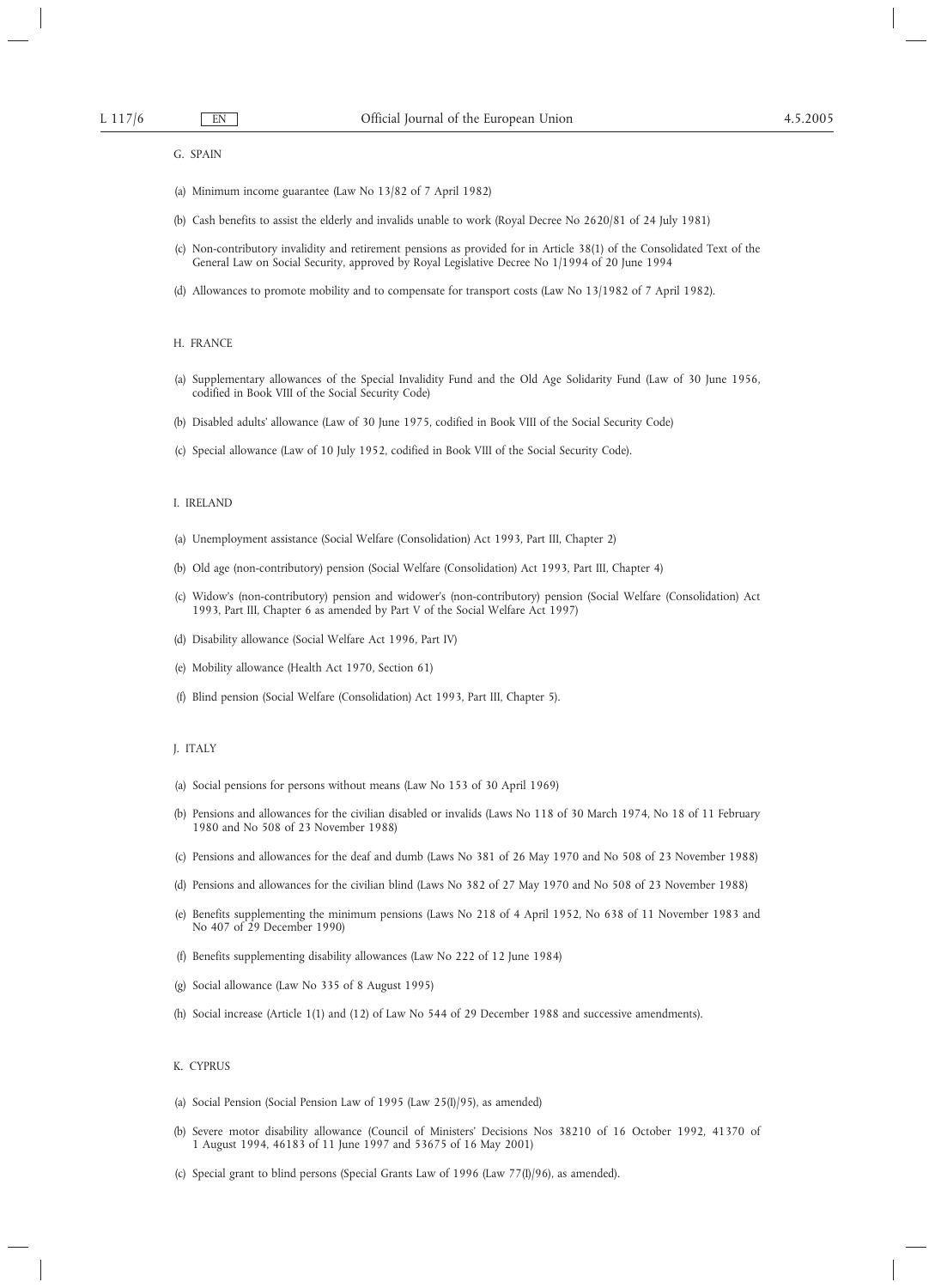# L. LATVIA

- (a) State Social Security Benefit (Law on Social Assistance of 26 October 1995)
- (b) Allowance for the compensation of transportation expenses for disabled persons with restricted mobility (Law on Social Assistance of 26 October 1995).

### M. LITHUANIA

- (a) Social pension (Law of 1994 on Social Pensions)
- (b) Special transport compensation for the disabled who have mobility problems (Law of 2000 on Transport Compensations, Article 7).

### N. LUXEMBOURG

Income for the seriously disabled (Article 1(2), Law of 12 September 2003), with the exception of persons recognised as being disabled workers and employed on the mainstream labour market or in a sheltered environment.

### O. HUNGARY

- (a) Invalidity annuity (Decree No 83/1987 (XII 27) of the Council of Ministers on Invalidity Annuity)
- (b) Non-contributory old age allowance (Act III of 1993 on Social Administration and Social Benefits)
- (c) Transport allowance (Government Decree No 164/1995 (XII 27) on Transport Allowances for Persons with Severe Physical Handicap).

# P. MALTA

- (a) Supplementary allowance (Section 73 of the Social Security Act (Cap. 318) 1987)
- (b) Age pension (Social Security Act (Cap. 318) 1987).

### Q. NETHERLANDS

- (a) Disablement Assistance Act for Handicapped Young Persons, of 24 April 1997 (Wajong)
- (b) Supplementary Benefits Act of 6 November 1986 (TW).

### R. AUSTRIA

Compensatory supplement (Federal Act of 9 September 1955 on General Social Insurance — ASVG, Federal Act of 11 October 1978 on Social insurance for persons engaged in trade and commerce — GSVG and Federal Act of 11 October 1978 on Social insurance for farmers — BSVG).

# S. POLAND

Social pension (Act of 29 November 1990 on social assistance).

### T. PORTUGAL

- (a) Non-contributory State old-age and invalidity pension (Decree-Law No 464/80 of 13 October 1980)
- (b) Non-contributory widowhood pension (Regulatory Decree No 52/81 of 11 November 1981).

### U. SLOVENIA

- (a) State pension (Pension and Disability Insurance Act of 23 December 1999)
- (b) Income support for pensioners (Pension and Disability Insurance Act of 23 December 1999)
- (c) Maintenance allowance (Pension and Disability Insurance Act of 23 December 1999).

# V. SLOVAKIA

Adjustment of pensions as the sole source of income (Act No 100/1988 Zb.).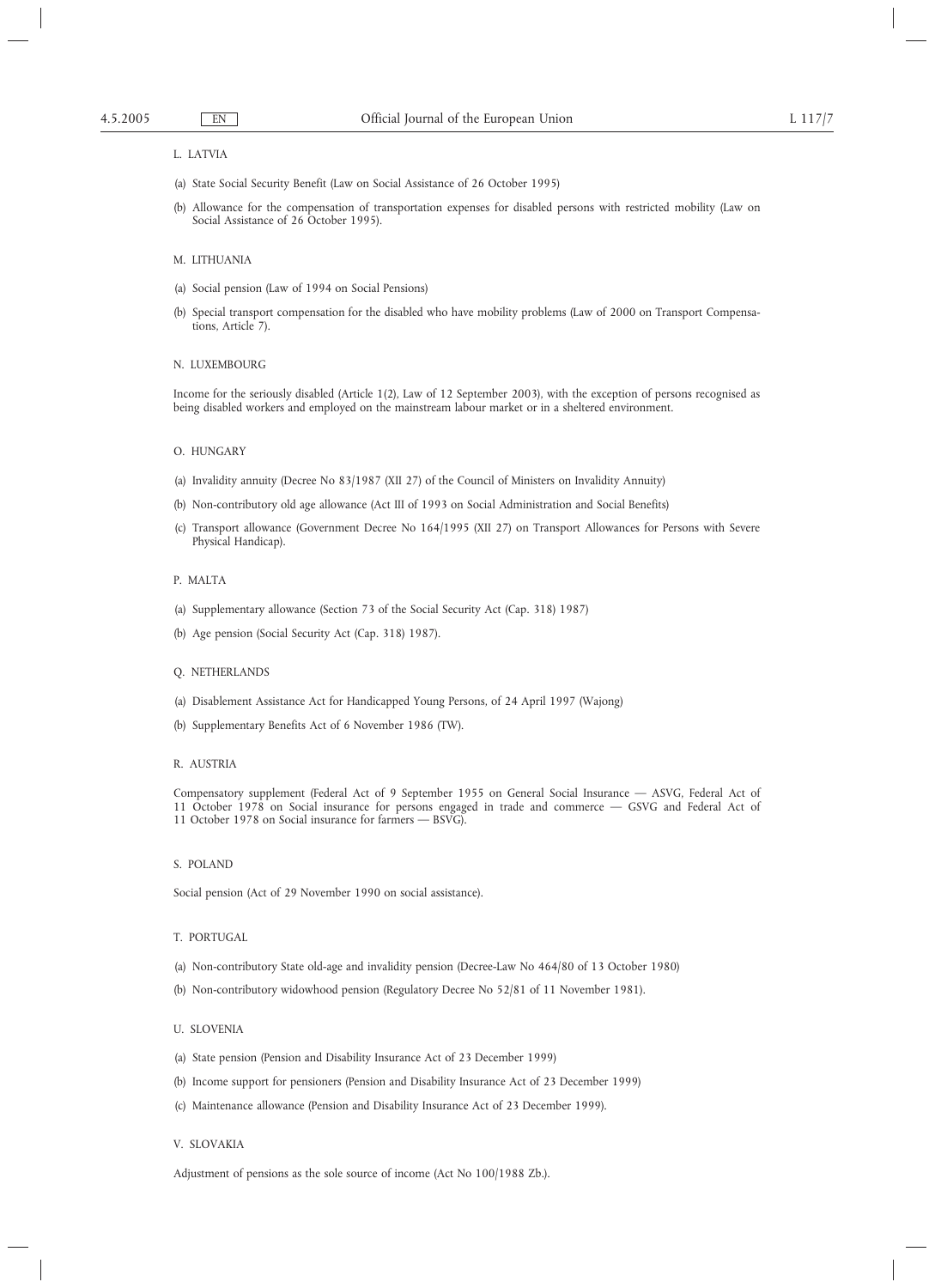### W. FINLAND

- (a) Disability allowance (Disability Allowance Act, 124/88)
- (b) Child care allowance (Child Care Allowance Act, 444/69)
- (c) Housing allowance for pensioners (Act concerning the Housing allowance for pensioners, 591/78)
- (d) Labour market support (Act on Unemployment Benefits 1290/2002)
- (e) Special assistance for immigrants (Act on Special Assistance for Immigrants, 1192/2002).

### X. SWEDEN

- (a) Housing supplements for persons receiving a pension (Law 2001: 761)
- (b) Financial support for the elderly (Law 2001: 853)
- (c) Disability allowance and care allowance for disabled children (Law 1998: 703).
- Y. UNITED KINGDOM
- (a) State Pension credit (State Pension Credit Act 2002)
- (b) Income-based allowances for jobseekers (Jobseekers Act 1995, 28 June 1995, Sections 1,  $(2)(d)(ii)$  and 3, and Jobseekers (Northern Ireland) Order 1995 of 18 October 1995, Articles 3(2)(d)(ii) and 5)
- (c) Income Support (Social Security Act 1986 of 25 July 1986, Section 20 to 22 and Section 23, and Social Security (Northern Ireland) Order 1986 of 5 November 1986, Articles 21 to 24)
- (d) Disability Living Allowance (Disability Living Allowance and Disability Working Allowance Act 1991 of 27 June 1991, Section 1, and Disability Living Allowance and Disability Working Allowance (Northern Ireland) Order 1991 of 24 July 1991, Article 3)
- (e) Attendance Allowance (Social Security Act 1975 of 20 March 1975, Section 35, and Social Security (Northern Ireland) Act 1975 of 20 March 1975, Section 35)
- (f) Carer's Allowance (Social Security Act 1975 of 20 March 1975, Section 37, and Social Security (Northern Ireland) Act 1975 of 20 March 1975, Section 37).';
- 3. Annex III shall be amended as follows:
- (a) the following paragraph shall be introduced at the beginning of the Annex under 'General comments':

Account being taken of the provisions of Article 6 of this Regulation, it is to be noted that the provisions of bilateral Conventions which do not fall within the scope of this Regulation and which remain in force between Member States are not listed in this Annex, *inter alia*, provisions providing for aggregation of insurance periods fulfilled in a third country.';

(b) in part A, the following points shall be deleted:

Points 2, 3(b), 5, 6, 7, 8, 9, 13, 16, 17, 19, 22, 23, 24, 48, 50, 51, 52, 53, 54, 58, 61, 62, 64, 69, 71(a) and (c), 73(a) and (b), 74, 75, 83(a), (b), (c), (d), (e), (f), (g), 85, 88, 89, 111, 112, 113, 114, 118, 121, 122, 124, 127, 128, 129, 130, 131, 132, 136, 139, 140, 145, 146, 147, 148, 149, 153, 156, 157, 159, 162, 163, 164, 165, 169, 172, 173, 175, 178, 179, 184, 188, 190, 193, 194, 195, 237, 238, 240, 243, 244, 245, 265, 270, 271, 272, 274, 277, 278, 279, 288, 289, 299, 300;

(c) in part A, point  $3(a)$  (Belgium — Germany) the text shall be replaced by the following:

'Articles 3 and 4 of the Final Protocol of 7 December 1957 to the General Convention of that date, as in the Complementary Protocol of 10 November 1960 (reckoning of insurance periods completed in some border regions before, during and after the Second World War)';

(d) in part A, point 67 (Denmark — Finland) the text shall be replaced by the following:

'Article 10 of the Nordic Convention on Social Security of 15 June 1992, concerning coverage of extra travel expenses in case of sickness during stay in another Nordic country making a more expensive return travel to the country of residence necessary';

(e) in part A, point 68 (Denmark — Sweden) the text shall be replaced by the following:

'Article 10 of the Nordic Convention on Social Security of 15 June 1992, concerning coverage of extra travel expenses in case of sickness during stay in another Nordic country making a more expensive return travel to the country of residence necessary';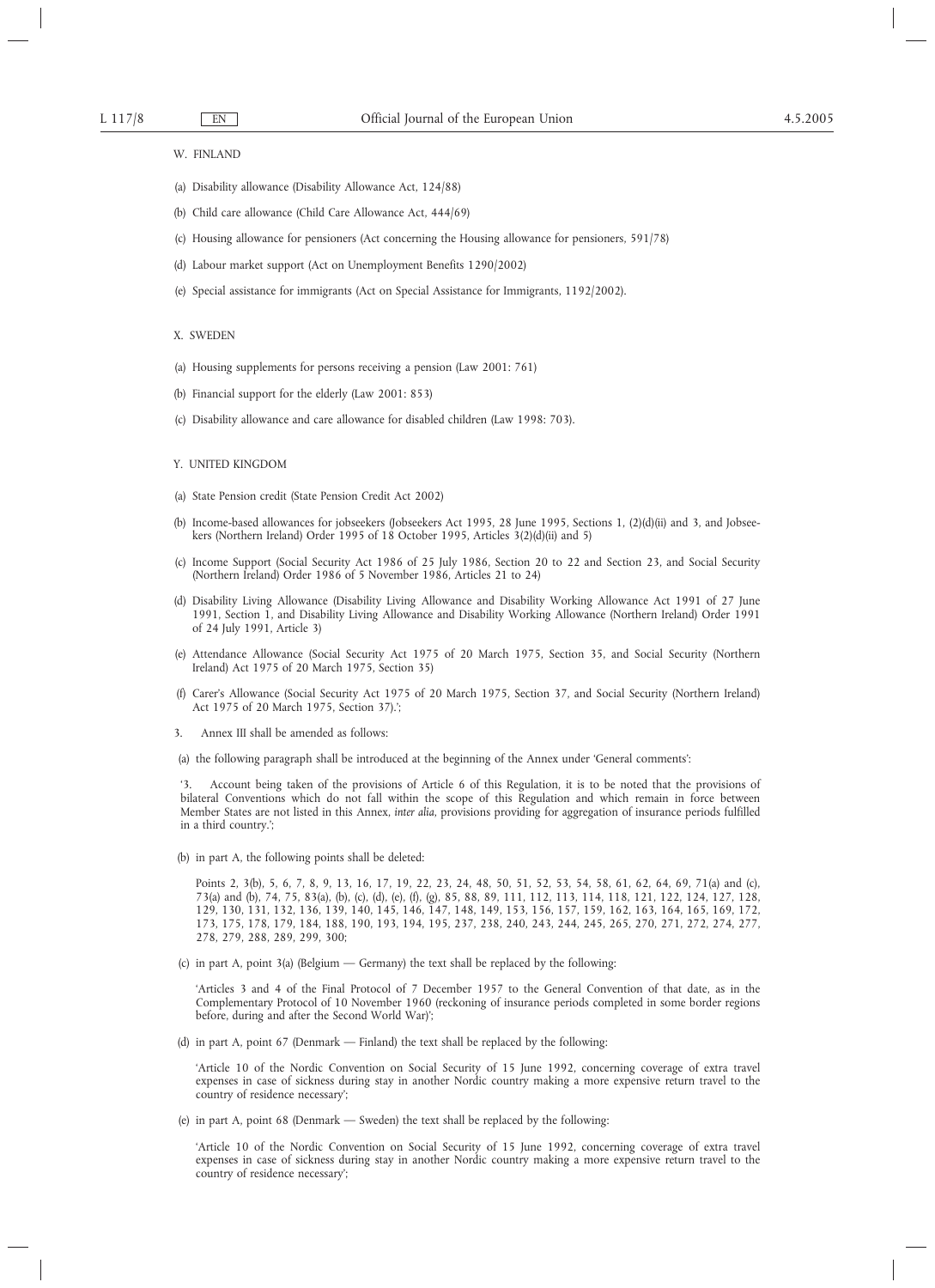(f) in part A, point 71(b) (Germany — Greece) the text shall be replaced by the following:

'Articles 8(1), (2)(b) and (3), 9 to 11 and Chapters I and IV, in so far as they concern these Articles, of the Convention on unemployment insurance of 31 May 1961, together with the note in the minutes of 14 June 1980 (reckoning of insurance periods for unemployment benefits in case of transfer of residence from one State to another)';

(g) in part A, point 72 (Germany — Spain) the text shall be replaced by the following:

'Article 45(2) of the Social Security Convention of 4 December 1973 (representation by diplomatic and consular authorities)';

- (h) in part A, point 73 (Germany France) the text of paragraphs (c), (d), (e) and (f) shall be replaced by the following:
	- '(a) Complementary Agreement No 4 of 10 July 1950 to the General Convention of the same date, as in Supplementary Agreement No 2 of 18 June 1955 (reckoning of periods of insurance completed between 1 July 1940 and 30 June 1950);
	- (b) Title I of the said Supplementary Agreement No 2 (reckoning of periods of insurance completed before 8 May 1945);
	- (c) points 6, 7 and 8 of the General Protocol of 10 July 1950 to the General Convention of the same date (administrative arrangements);
	- (d) Titles II, III and IV of the Agreement of 20 December 1963 (social security in the Saar)'.
- (i) in part A, point 79 (Germany Luxembourg) the text shall be replaced by the following:

'Articles 4, 5, 6 and 7 of the Treaty of 11 July 1959 (reckoning of insurance periods completed between September 1940 and June 1946)';

(j) in part A, point 83 (Germany — Austria) the text of paragraphs (h) and (i) shall be replaced by the following:

'Article 1(5) and Article 8 of the Convention on Unemployment Insurance of 19 July 1978 and Article 10 of the Final Protocol to this Convention (granting of unemployment allowances to frontier workers by the previous State of employment) shall continue to apply to persons who have exercised an activity as a frontier worker on or before 1 January 2005 and become unemployed before 1 January 2011';

- (k) in part A, point 90 (Germany United Kingdom) the text of paragraphs (a), (b) and (c) shall be replaced by the following:
	- '(a) Article 7(5) and (6) of the Convention on social security of 20 April 1960 (legislation applicable to civilians serving the military forces);
	- (b) Article 5(5) and (6) of the Convention on unemployment insurance of 20 April 1960 (legislation applicable to civilians serving the military forces)';
- (l) in part A, point 142 (Spain Portugal) the text shall be replaced by the following:

'Article 22 of the General Convention of 11 June 1969 (export of unemployment benefits)';

(m) in part A, point 180 (Ireland — United Kingdom) the text shall be replaced by the following:

'Article 8 of the Agreement of 14 September 1971 on social security (concerning the transfer and reckoning of certain disability credits)';

(n) in part A, point 267 (Netherlands — Portugal) shall be replaced by the following:

'Article 31 of the Convention of 19 July 1979 (export of unemployment benefits)';

(o) in part A, point 298 (Finland — Sweden) the text shall be replaced by the following:

'Article 10 of the Nordic Convention on Social Security of 15 June 1992, concerning coverage of extra travel expenses in case of sickness during stay in another Nordic country making a more expensive return travel to the country of residence necessary';

(p) in part B, the following entries shall be deleted:

2, 3, 5, 6, 7, 8, 9, 13, 16, 17, 19, 22, 23, 24, 48, 50, 51, 52, 53, 54, 58, 61, 62, 64, 67, 68, 69, 71, 72, 73, 74, 75, 79, 82, 83, 85, 88, 89, 90, 111, 112, 113, 114, 118, 121, 122, 124, 127, 128, 129, 130, 131, 132, 136, 139, 140, 142, 145, 146, 147, 148, 149, 153, 156, 157, 159, 162, 163, 164, 165, 169, 172, 173, 175, 178, 179, 180, 184, 187, 188, 190, 193, 194, 195, 237, 238, 240, 243, 244, 245, 265, 267, 270, 271, 272, 274, 277, 278, 279, 288, 289, 290, 298, 299, 300;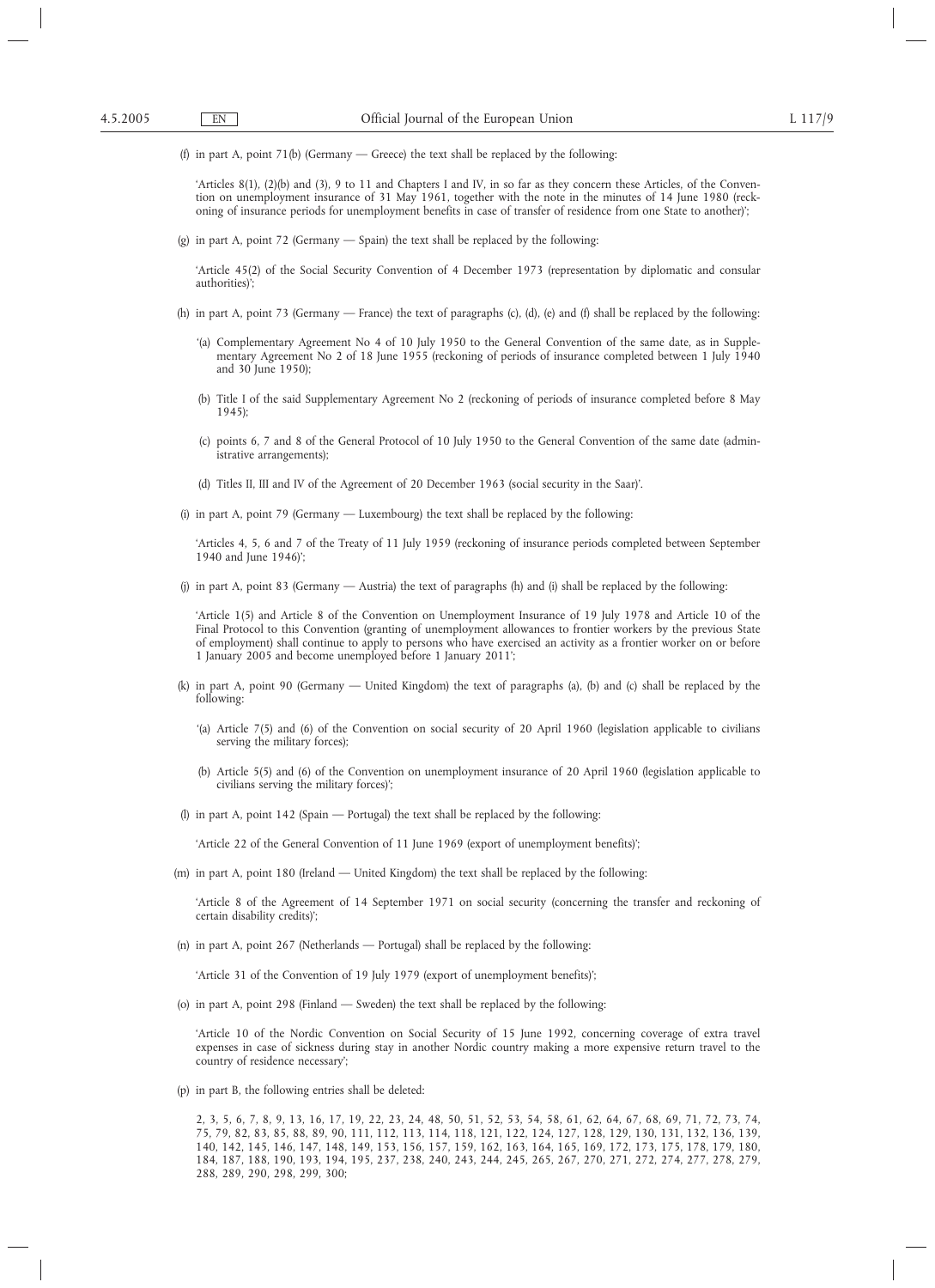- 4. in Annex IV, section B shall be amended as follows:
- (a) under the heading 'D. GERMANY', the text shall be replaced by the following:

'Farmers' old-age insurance (Alterssicherung der Landwirte)';

(b) under the heading 'J. ITALY', the text shall be replaced by the following:

'Pension insurance schemes for (Assicurazione pensioni per):

- medical practitioners (medici)
- pharmacists (farmacisti)
- veterinarians (veterinari)
- nurses, medical auxiliaries, children's nurses (infermieri, assistenti sanitari, vigilatrici infanzia)
- psychologists (psicologi)
- engineers and architects (ingegneri ed architetti)
- surveyors (geometri)
- solicitors (avvocati)
- economists (dottori commercialisti)
- accountants and business experts (ragionieri e periti commerciali)
- employment consultants (consulenti del lavoro)
- notaries (notai)
- customs agents (spedizionieri doganali)
- biologists (biologi)
- agricultural technicians and scientists (agrotecnici e periti agrari)
- sales representatives (agenti e rappresentanti di commercio)
- journalists (giornalisti)
- industrial technicians (periti industriali)
- actuaries, chemists, agronomists, foresters, geologists (attuari, chimici, dottori agronomi, dottori forestali, geologi)';
- (c) under the heading 'R. AUSTRIA', the text shall be replaced by the following:

'Pension schemes of pension institutions of liberal profession associations (Kammern der Freien Berufe)';

- 5. Annex VI shall be amended as follows:
- (a) under the heading 'C. DENMARK', point 6 (b) shall be deleted;
- (b) under the heading 'C. DENMARK', the following text shall be added:

'11. The temporary benefit for unemployed persons who have been admitted to the "flexible-job" scheme (ledighedsydelse) (Law No 455 of 10 June 1997) is covered by Title III, chapter 6 (Unemployment benefits). As regards unemployed persons going to another Member State, Articles 69 and 71 of this Regulation will be applicable when this Member State has similar employment schemes for the same category of persons.';

- (c) under the heading 'D. GERMANY', points 3, 11 and 17 shall be deleted and the following points shall be added:
	- '24. For the calculation of the theoretical amount referred to in Article 46(2)(a) of the Regulation, in pension schemes for liberal professions, the competent institution shall take as the basis, in respect of each of the years of insurance completed under the legislation of any other Member State, the average annual pension entitlement acquired during the period of membership of the competent institution through the payment of contributions.
	- 25. Article 79a of the Regulation shall apply mutatis mutandis to the calculation of orphans' pensions and increases or supplements in respect of children from pension schemes for liberal professions.';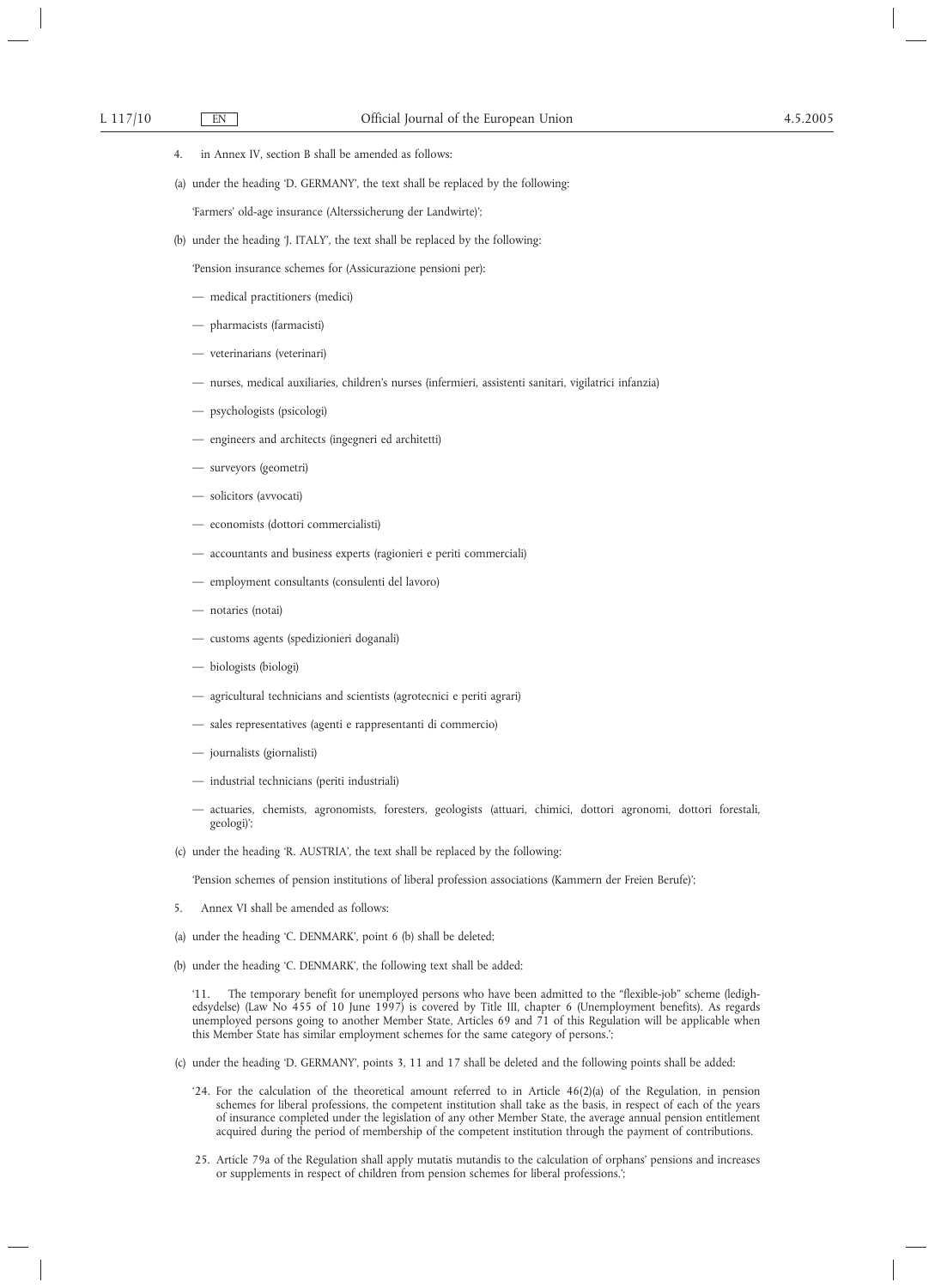(d) under the heading 'H. FRANCE', the text in point 7 shall be replaced by the following:

'Notwithstanding Articles 73 and 74 of this Regulation, the housing allowances and the supplement for childcare of the parents' choice (early childhood benefit) shall be granted only to persons concerned and to members of their families residing in French territory.';

- (e) under the heading 'I. IRELAND', point 11 shall be deleted;
- (f) under the heading 'R. AUSTRIA', the following points shall be added:
	- '8. For the calculation of the theoretical amount in accordance with Article 46(2)(a) of this Regulation concerning benefits or parts of benefits of a pension scheme of the liberal profession associations (Kammern der Freien Berufe), financed exclusively by the funded scheme method or based on a pension account system, the competent institution shall take into account, in respect of each month of insurance completed under the legislation of any other Member State, capital in proportion to the capital actually accrued in the pensions scheme concerned, or considered to have accrued in the pension account scheme, and the number of months of the insurance periods in the pension scheme concerned.
	- 9. Article 79a of the Regulation shall apply mutatis mutandis to the calculation of orphans' pensions and increases or supplements to pensions in respect of children from a pension scheme of the liberal profession associations (Kammern der Freien Berufe).';
- (g) under the heading 'Y. UNITED KINGDOM', the text shall be amended as follows:
	- (i) in point  $2(b)$ , (i) and (ii) shall be replaced by the following:
		- '(i) a spouse or former spouse where a claim is made by:
			- a married woman, or
			- a person whose marriage has terminated otherwise than by the death of the spouse,

or

- (ii) a former spouse, where a claim is made by:
	- a widower who immediately before pensionable age is not entitled to widowed parent's allowance, or
	- a widow who immediately before pensionable age is not entitled to widowed mother's allowance, widowed parent's allowance or widow's pension, or who is only entitled to an age-related widow's pension calculated pursuant to Article 46(2) of the Regulation, and for this purpose "age-related widow's pension" means a widow's pension payable at a reduced rate in accordance with section 39(4) of the Social Security Contributions and Benefits Act 1992.';

(ii) point 22 shall be deleted.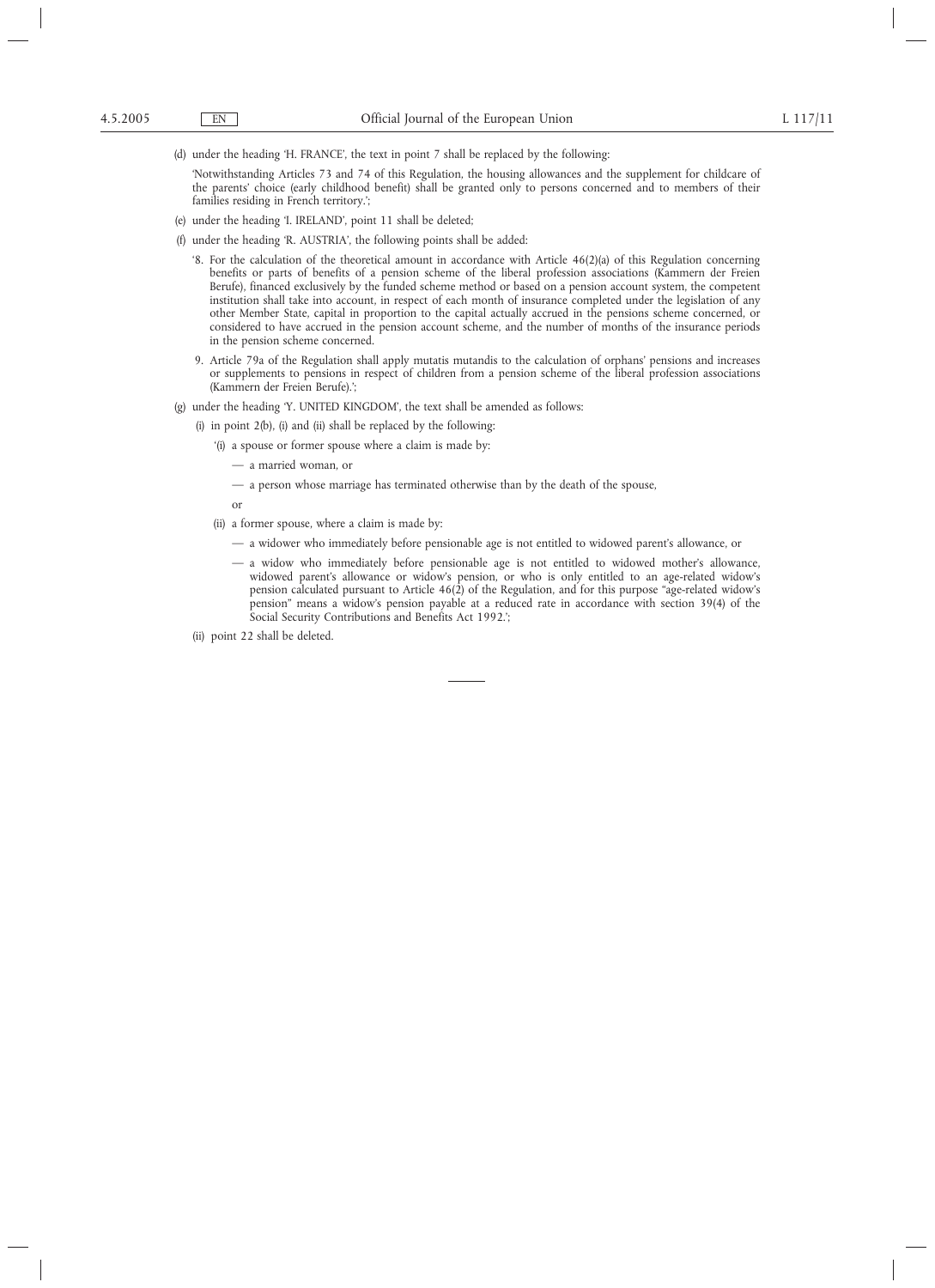### *ANNEX II*

The Annexes to Regulation (EEC) No 574/72 are hereby amended as follows:

1. in Annex 2, under the heading 'X. SWEDEN', point 2 shall be replaced by the following:

'2. For unemployment benefits: Inspektionen för arbetslöshetsförsäkringen (Swedish Unemployment Insurance Board)';

2. in Annex 4, under the heading 'D. GERMANY', the following point shall be added:

'9. Pension schemes for liberal professions:

Arbeitsgemeinschaft Berufsständischer Versorgungseinrichtungen (Association of Occupational Pension Institutions), Köln';

3. in Annex 10, under the heading 'C. DENMARK', point 1 first indent shall be replaced by the following:

'1. For the purposes of applying Articles 10c, 11(1), 11a(1), 12a, 13(2) and (3), 14(1), (2) and (3) of the implementing Regulation: Den Sociale Sikringsstyrelse (Social Security Department), København';

4. in Annex 10, under the heading 'R. AUSTRIA', point 1 shall be replaced by the following:

'1. For the application of Article 14(1)(b), Article 14a(1)(b) and Article 17 of the Regulation:

Bundesminister für soziale Sicherheit, Generationen und Konsumentenschutz (Federal Minister for Social Security, Generations and Consumer Protection), in agreement with the respective public administration with regard to special schemes for civil servants and in agreement with the respective pension institution with regard to pension schemes of the liberal profession associations (Kammern der Freien Berufe)';

5. Annex 11 shall be deleted.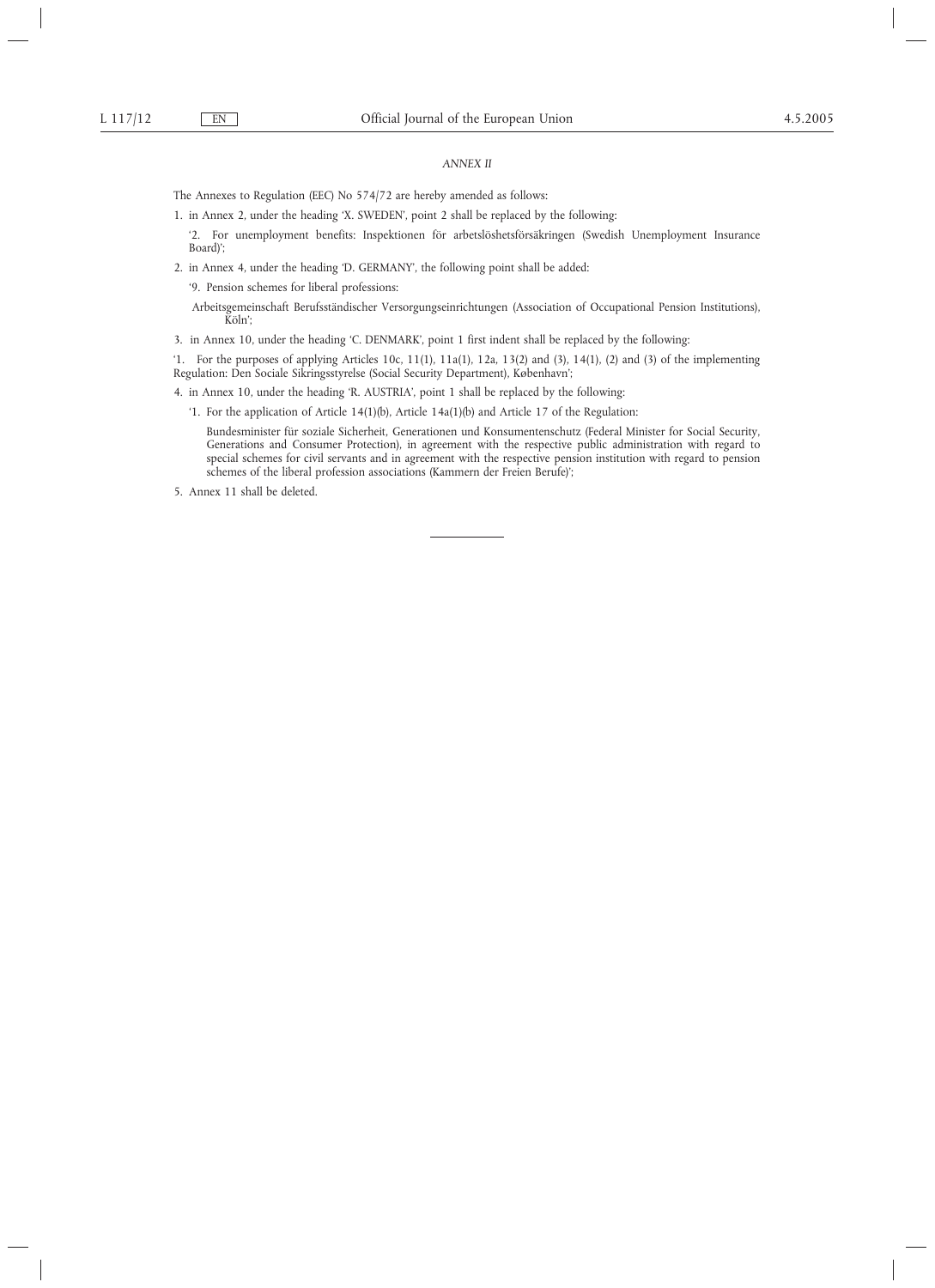# **REGULATION (EC) No 648/2005 OF THE EUROPEAN PARLIAMENT AND OF THE COUNCIL**

# **of 13 April 2005**

# **amending Council Regulation (EEC) No 2913/92 establishing the Community Customs Code**

THE EUROPEAN PARLIAMENT AND THE COUNCIL OF THE EURO-PEAN UNION,

Having regard to the Treaty establishing the European Community, and in particular Articles 26, 95, 133 and 135 thereof,

Having regard to the proposal from the Commission,

Having regard to the opinion of the European Economic and Social Committee (1),

Acting in accordance with the procedure laid down in Article  $251$  of the Treaty  $(2)$ ,

Whereas:

- (1) Council Regulation (EEC) No  $2913/92$  (3) lays down the rules for the customs treatment of goods that are imported or to be exported.
- (2) It is necessary to establish an equivalent level of protection in customs controls for goods brought into or out of the customs territory of the Community. In order to achieve this objective, it is necessary to establish an equivalent level of customs controls in the Community and to ensure a harmonised application of customs controls by the Member States, which have principal responsibility for applying these controls. Such controls should be based upon commonly agreed standards and risk criteria for the selection of goods and economic operators in order to minimise the risks to the Community and its citizens and to the Community's trading partners. Member States and the Commission should therefore introduce a Community-wide risk management framework to support a common approach so that priorities are set effectively and resources are allocated efficiently with the aim of maintaining a proper balance between customs controls and the facilitation of legitimate trade. Such a framework should also provide for common criteria and harmonised requirements for authorised economic operators and ensure a harmonised

application of such criteria and requirements. The establishment of a risk management framework common to all Member States should not prevent Member States from controlling goods by spot-checks.

- (3) Member States should grant the status of authorised economic operator to any economic operator that meets common criteria relating to the operator's control systems, financial solvency and compliance record. The status of authorised economic operator, once granted by one Member State, should be recognised by the other Member States, but does not confer the right to benefit automatically in the other Member States from simplifications provided for in the customs rules. However, the other Member States should allow the use of simplifications by authorised economic operators provided they meet all the specific requirements for use of the particular simplifications. In considering a request to use simplifications, the other Member States need not repeat the evaluation of the operator's control systems, financial solvency or compliance record, which will already have been completed by the Member State that granted the operator the status of authorised economic operator, but should ensure that any other specific requirements for use of the particular simplification are met. The use of simplifications in other Member States may also be coordinated by agreement between the customs authorities concerned.
- (4) Simplifications under the customs rules should continue to be without prejudice to customs controls as defined within the Community Customs Code, notably relating to safety and security. Such controls are the responsibility of the customs authorities and, while the status of authorised economic operator should be recognised by those authorities as a factor during risk analysis and in the granting of any facilitation to the economic operator with regard to controls relating to safety and security, the right to control should remain.
- (5) Risk-related information on import and export goods should be shared between the competent authorities of the Member States and the Commission. To this end, a common, secure system should be set up, enabling the competent authorities to access, transfer and exchange this information in a timely and effective manner. Such information may also be shared with third countries where an international agreement so provides.

<sup>(</sup> 1 ) OJ C 110, 30.4.2004, p. 72.

 $(2)$ ) Opinion of the European Parliament of 20 April 2004 (not yet published in the Official Journal), Council Common Position of 29 November 2004 (OJ C 38 E, 15.2.2005, p. 36) and Position of the European Parliament of 23 February 2005 (not yet published in the Official Journal).

<sup>(</sup> 3 ) OJ L 302, 19.10.1992, p. 1. Regulation as last amended by the 2003 Act of Accession.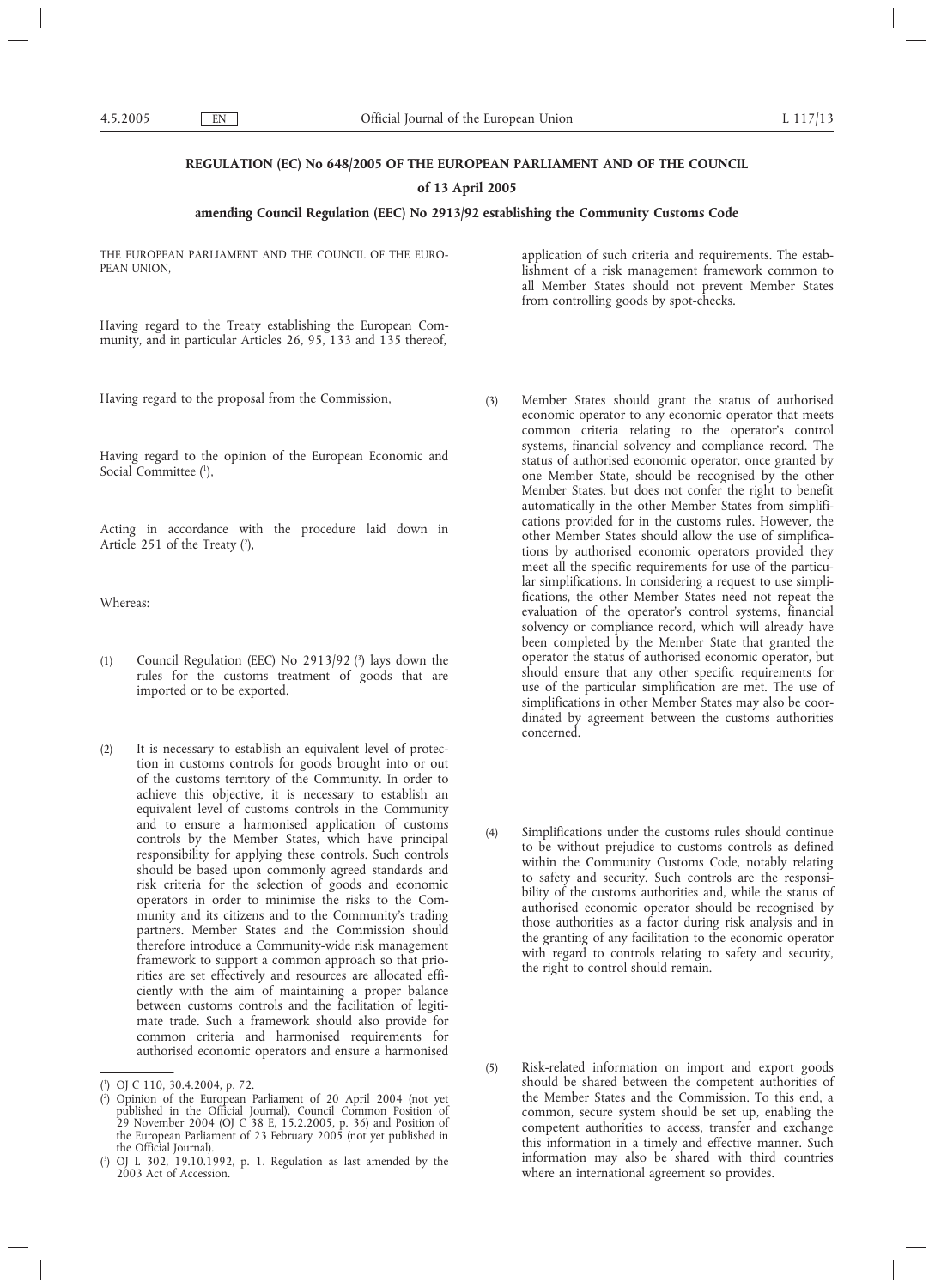- (6) The conditions under which information provided by economic operators to customs may be disclosed to other authorities in the same Member State, other Member States, to the Commission, or to authorities in third countries should be specified. For this purpose, it should be clearly indicated that Directive  $9\bar{5}/4\bar{6}/EC$  of the European Parliament and of the Council of 24 October 1995 on the protection of individuals with regard to the processing of personal data and on the free movement of such data (1 ) and Regulation (EC) No 45/ 2001 of the European Parliament and of the Council of 18 December 2000 on the protection of individuals with regard to the processing of personal data by the Community institutions and bodies and on the free movement of such data  $(2)$  apply to the processing of personal data by the competent authorities as well as by any other authority receiving data pursuant to the Community Customs Code.
- (7) In order to allow for appropriate risk-based controls, it is necessary to establish the requirement of pre-arrival or pre-departure information for all goods brought into or out of the customs territory of the Community, except for goods passing through by air or ship without a stop within this territory. Such information should be available before the goods are brought into or out of the customs territory of the Community. Different timeframes and rules may be set according to the type of goods, of transport or of economic operator or where international agreements provide for special security arrangements. In order to avoid security loopholes, this requirement should also be introduced with regard to goods brought into or out of a free zone.
- (8) Regulation (EEC) No 2913/92 should therefore be amended accordingly,

HAVE ADOPTED THIS REGULATION

### *Article 1*

Regulation (EEC) No 2913/92 is hereby amended as follows:

- 1. Article 4 shall be amended as follows:
	- the following points shall be inserted:

'(4a) "Customs office of entry" means the customs office designated by the customs authorities in accordance with the customs rules to which goods brought into the customs territory of the Community must be conveyed without delay and at which they will be subject to appropriate risk-based entry controls;

(4b) "Customs office of import" means the customs office designated by the customs authorities in accordance with the customs rules where the formalities for assigning goods brought into the customs territory of the Community to a customs-approved treatment or use, including appropriate risk-based controls, are to be carried out;

(4c) "Customs office of export" means the customs office designated by the customs authorities in accordance with the customs rules where the formalities for assigning goods leaving the customs territory of the Community to a customs-approved treatment or use, including appropriate risk-based controls, are to be completed;

(4d) "Customs office of exit" means the customs office designated by the customs authorities in accordance with the customs rules to which goods must be presented before they leave the customs territory of the Community and at which they will be subject to customs controls relating to the completion of exit formalities, and appropriate risk-based controls.';

— point 14 shall be replaced by the following:

'(14) "Customs controls" means specific acts performed by the customs authorities in order to ensure the correct application of customs rules and other legislation governing the entry, exit, transit, transfer and end-use of goods moved between the customs territory of the Community and third countries and the presence of goods that do not have Community status; such acts may include examining goods, verifying declaration data and the existence and authenticity of electronic or written documents, examining the accounts of undertakings and other records, inspecting means of transport, inspecting luggage and other goods carried by or on persons and carrying out official inquiries and other similar acts.';

— The following points shall be added:

'(25) "Risk" means the likelihood of an event occurring, in connection with the entry, exit, transit, transfer and end-use of goods moved between the customs territory of the Community and third countries and the presence of goods that do not have Community status, which

<sup>(</sup> 1 ) OJ L 281, 23.11.1995, p. 31. Directive as amended by Regulation

<sup>(</sup>EC) No 1882/2003 (OJ L 284, 31.10.2003, p. 1).

<sup>(</sup> 2 ) OJ L 8, 12.1.2001, p. 1.

<sup>—</sup> prevents the correct application of Community or national measures, or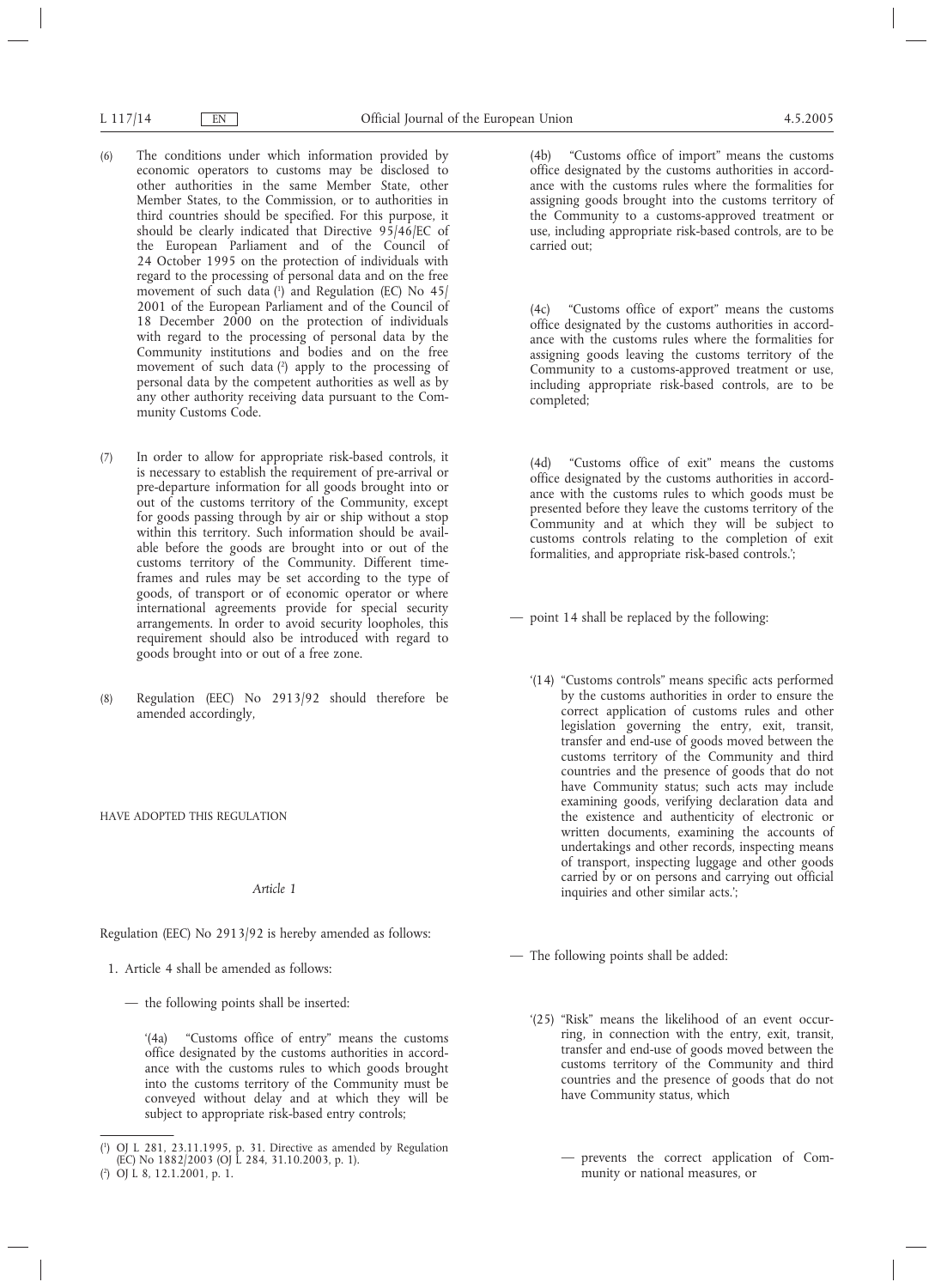- compromises the financial interests of the Community and its Member States, or
- poses a threat to the Community's security and safety, to public health, to the environment or to consumers.
- (26) "Risk management" means the systematic identification of risk and implementation of all measures necessary for limiting exposure to risk. This includes activities such as collecting data and information, analysing and assessing risk, prescribing and taking action and regular monitoring and review of the process and its outcomes, based on international, Community and national sources and strategies.';
- 2. the following Section and Article shall be inserted:

# 'Section 1A

### **Authorised economic operators**

# *Article 5a*

1. Customs authorities, if necessary following consultation with other competent authorities, shall grant, subject to the criteria provided for in paragraph 2, the status of "authorised economic operator" to any economic operator established in the customs territory of the Community.

An authorised economic operator shall benefit from facilitations with regard to customs controls relating to security and safety and/or from simplifications provided for under the customs rules.

The status of authorised economic operator shall, subject to the rules and conditions laid down in paragraph 2, be recognised by the customs authorities in all Member States, without prejudice to customs controls. Customs authorities shall, on the basis of the recognition of the status of authorised economic operator and provided that the requirements relating to a specific type of simplification provided for in Community customs legislation are fulfilled, authorise the operator to benefit from that simplification.

2. The criteria for granting the status of authorised economic operator shall include:

- an appropriate record of compliance with customs requirements,
- a satisfactory system of managing commercial and, where appropriate, transport records, which allows appropriate customs controls,
- where appropriate, proven financial solvency, and
- where applicable, appropriate security and safety standards.

The committee procedure shall be used to determine the rules:

- for granting the status of authorised economic operator,
- for granting authorisations for the use of simplifications,
- for establishing which customs authority is competent to grant such status and authorisations,
- for the type and extent of facilitations that may be granted in respect of customs controls relating to security and safety, taking into account the rules for common risk management,
- for consultation with, and provision of information to, other customs authorities;

and the conditions under which:

- an authorisation may be limited to one or more Member States,
- the status of authorised economic operator may be suspended or withdrawn, and
- the requirement of being established in the Community may be waived for specific categories of authorised economic operator, taking into account, in particular, international agreements.';
- 3. Article 13 shall be replaced by the following:

### *'Article 13*

1. Customs authorities may, in accordance with the conditions laid down by the provisions in force, carry out all the controls they deem necessary to ensure that customs rules and other legislation governing the entry, exit, transit, transfer and end-use of goods moved between the customs territory of the Community and third countries and the presence of goods that do not have Community status are correctly applied. Customs controls for the purpose of the correct application of Community legislation may be carried out in a third country where an international agreement provides for this.

Customs controls, other than spot-checks, shall be based on risk analysis using automated data processing techniques, with the purpose of identifying and quantifying the risks and developing the necessary measures to assess the risks, on the basis of criteria developed at national, Community and, where available, international level.

The committee procedure shall be used for determining a common risk management framework, and for establishing common criteria and priority control areas.

Member States, in cooperation with the Commission, shall establish a computer system for the implementation of risk management.

3. Where controls are performed by authorities other than the customs authorities, such controls shall be performed in close coordination with the customs authorities, wherever possible at the same time and place.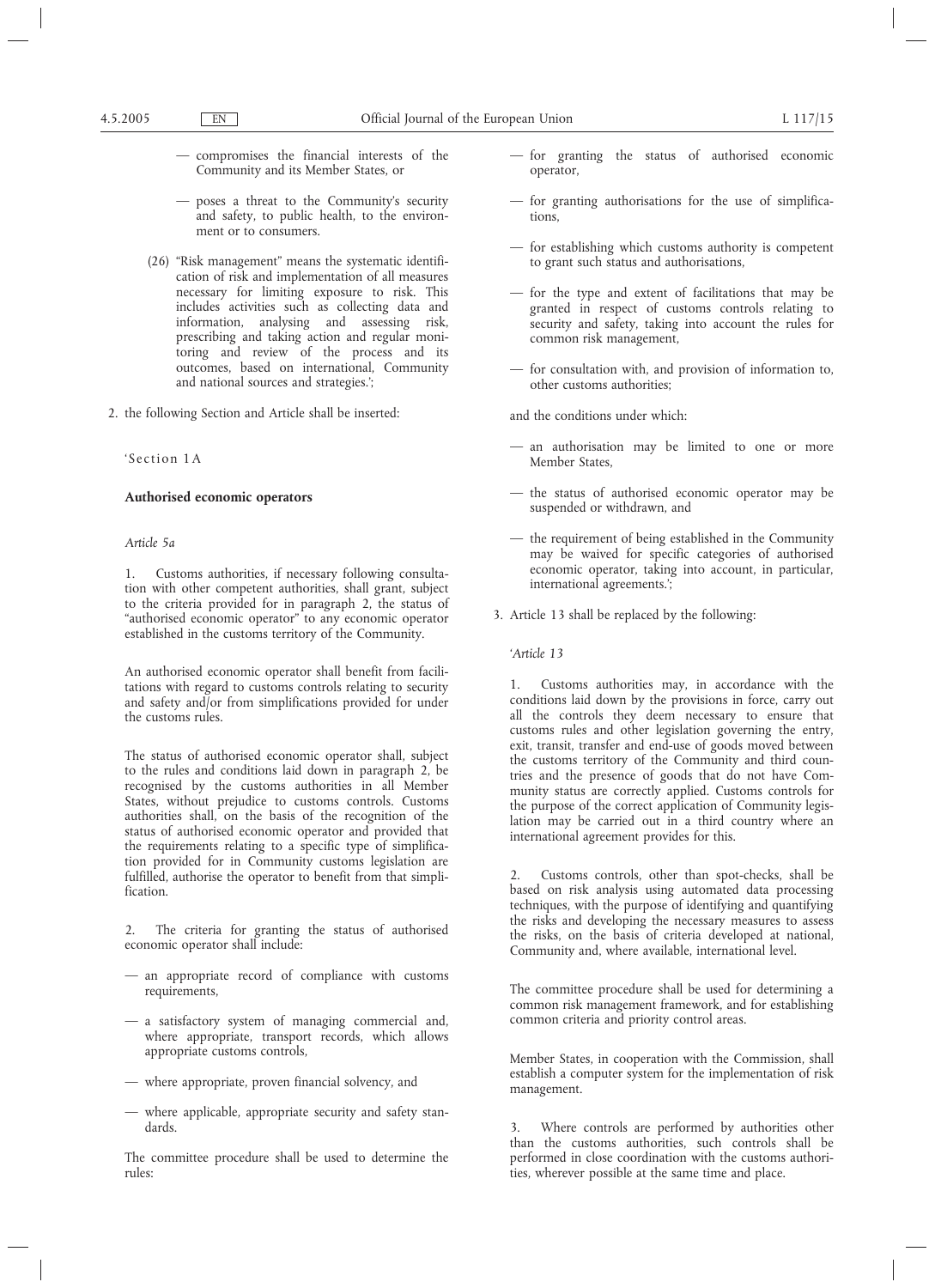4. In the context of the controls provided for in this Article, customs and other competent authorities, such as veterinary and police authorities, may communicate data received, in connection with the entry, exit, transit, transfer and end-use of goods moved between the customs territory of the Community and third countries and the presence of goods that do not have Community status, between each other and to the customs authorities of the Member States and to the Commission where this is required for the purposes of minimising risk.

Communication of confidential data to the customs authorities and other bodies (e.g. security agencies) of third countries shall be allowed only in the framework of an international agreement and provided that the data protection provisions in force, in particular Directive 95/46/EC of the European Parliament and of the Council of 24 October 1995 on the protection of individuals with regard to the processing of personal data and on the free movement of such data (\*) and Regulation (EC) No 45/ 2001 of the European Parliament and of the Council of 18 December 2000 on the protection of individuals with regard to the processing of personal data by the Community institutions and bodies and on the free movement of such data (\*\*) are respected.

4. Article 15 shall be replaced by the following:

# *'Article 15*

All information which is by nature confidential or which is provided on a confidential basis shall be covered by the duty of professional secrecy. It shall not be disclosed by the competent authorities without the express permission of the person or authority providing it. The communication of information shall, however, be permitted where the competent authorities are obliged to do so pursuant to the provisions in force, particularly in connection with legal proceedings. Any disclosure or communication of information shall fully comply with prevailing data protection provisions, in particular Directive 95/46/EC and Regulation (EC) No 45/2001.';

- 5. in Article 16 'control by the customs authorities' shall be replaced by 'customs controls';
- 6. the following Articles shall be inserted under Chapter 1 of Title III:

*'Article 36a*

1. Goods brought into the customs territory of the Community shall be covered by a summary declaration, with the exception of goods carried on means of transport only passing through the territorial waters or the airspace of the customs territory without a stop within this territory.

2. The summary declaration shall be lodged at the customs office of entry.

Customs authorities may allow the summary declaration to be lodged at another customs office, provided that this office immediately communicates or makes available electronically the necessary particulars to the customs office of entry.

Customs authorities may accept, instead of the lodging of the summary declaration, the lodging of a notification and access to the summary declaration data in the economic operator's computer system.

3. The summary declaration shall be lodged before the goods are brought into the customs territory of the Community.

- 4. The committee procedure shall be used to establish:
- the time limit by which the summary declaration is to be lodged before the goods are brought into the customs territory of the Community,
- the rules for exceptions from, and variations to, the time limit referred to in the first indent, and
- the conditions under which the requirement for a summary declaration may be waived or adapted,

in accordance with the specific circumstances and for particular types of goods traffic, modes of transport and economic operators and where international agreements provide for special security arrangements.

# *Article 36b*

1. The committee procedure shall be used to establish a common data set and format for the summary declaration, containing the particulars necessary for risk analysis and the proper application of customs controls, primarily for security and safety purposes, using, where appropriate, international standards and commercial practices.

2. The summary declaration shall be made using a data processing technique. Commercial, port or transport information may be used, provided that it contains the necessary particulars.

Customs authorities may accept paper-based summary declarations in exceptional circumstances, provided that they apply the same level of risk management as that applied to summary declarations made using a data processing technique.

<sup>(\*)</sup> OJ L 281, 23.11.1995, p. 31. Directive as amended by Regulation (EC) No 1882/2003 (OJ L 284, 31.10.2003, p. 1).  $(**)$  OJ L 8, 12.1.2001, p. 1.'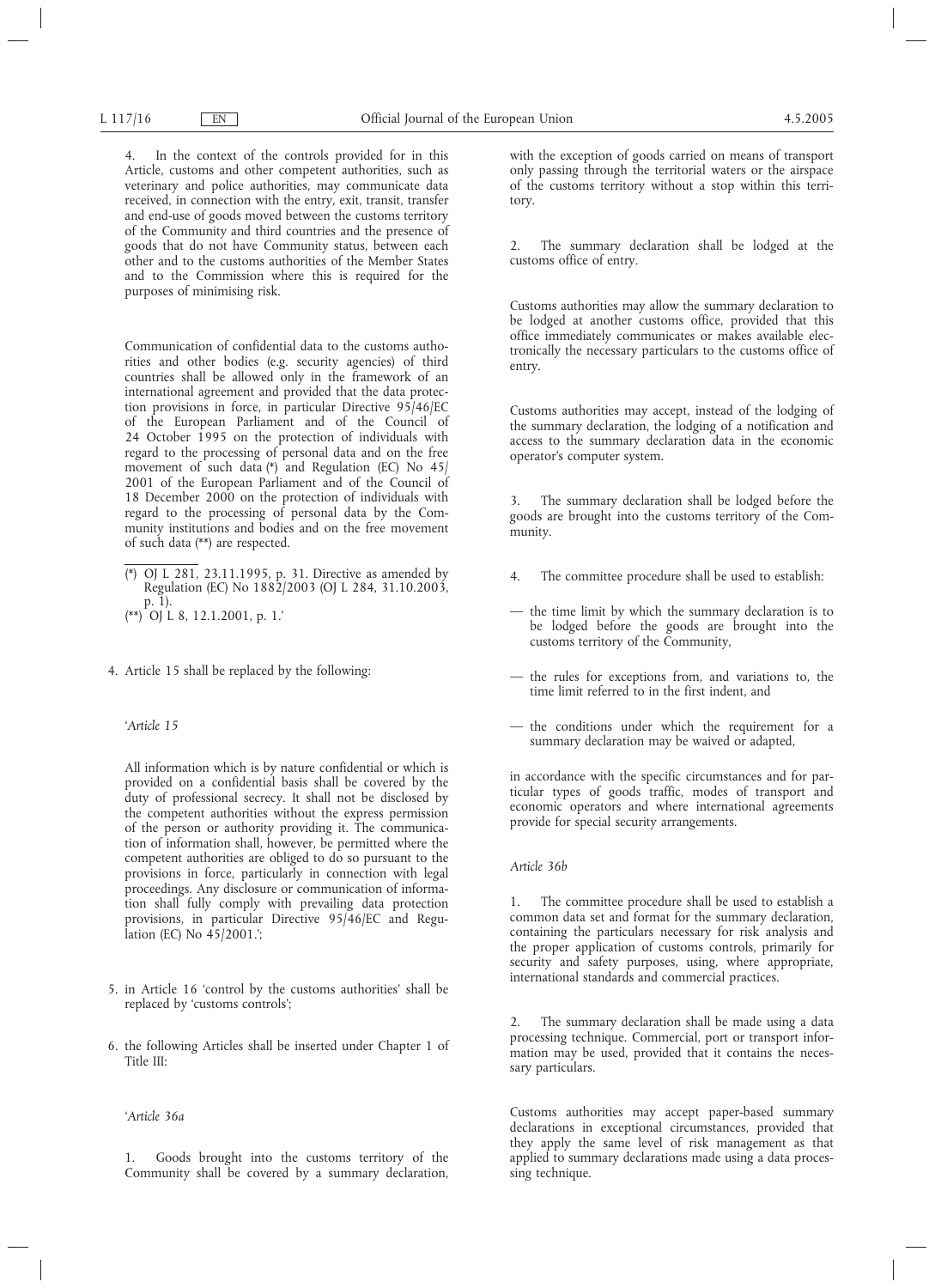3. The summary declaration shall be lodged by the person who brings the goods, or who assumes responsibility for the carriage of the goods into the customs territory of the Community.

Notwithstanding the obligation of the person referred to in paragraph 3, the summary declaration may be lodged instead by:

- (a) the person in whose name the person referred to in paragraph 3 acts; or
- (b) any person who is able to present the goods in question or to have them presented to the competent customs authority; or
- (c) a representative of one of the persons referred to in paragraph 3 or points (a) or (b).

5. The person referred to in paragraphs 3 and 4 shall, at his request, be authorised to amend one or more particulars of the summary declaration after it has been lodged. However, no amendment shall be possible after the customs authorities:

- (a) have informed the person who lodged the summary declaration that they intend to examine the goods; or
- (b) have established that the particulars in questions are incorrect; or
- (c) have allowed the removal of the goods.

*Article 36c*

1. The customs office of entry may waive the lodging of a summary declaration in respect of goods for which, before expiry of the time limit referred to in Article 36a(3) or (4), a customs declaration is lodged. In such case, the customs declaration shall contain at least the particulars necessary for a summary declaration and, until such time as the former is accepted in accordance with Article 63, it shall have the status of a summary declaration.

Customs authorities may allow the customs declaration to be lodged at a customs office of import different from the customs office of entry, provided that this office immediately communicates or makes available electronically the necessary particulars to the customs office of entry.

2. Where the customs declaration is lodged other than by use of data processing technique, the customs authorities shall apply the same level of risk management to the data as that applied to customs declarations made using a data processing technique.';

- 7. in Article 37(1) 'control by the customs authority' shall be replaced by 'customs controls' and in Article 38(3) 'the control of the customs authority of' shall be replaced by 'customs controls by';
- 8. Article 38(5) shall be replaced by the following:

'5. Paragraphs 1 to 4 and Articles 36a to 36c and 39 to 53 shall not apply to goods which temporarily leave the customs territory of the Community while moving between two points in that territory by sea or air, provided that the carriage is effected by a direct route and by regular air or shipping services without a stop outside the customs territory of the Community.';

9. Article 40 shall be replaced by the following:

*'Article 40*

Goods entering the customs territory of the Community shall be presented to customs by the person who brings them into that territory or, if appropriate, by the person who assumes responsibility for carriage of the goods following such entry, with the exception of goods carried on means of transport only passing through the territorial waters or the airspace of the customs territory of the Community without a stop within this territory. The person presenting the goods shall make a reference to the summary declaration or customs declaration previously lodged in respect of the goods.';

- 10. in Title III, Chapter 3 shall be re-titled 'Unloading of goods presented to customs';
- 11. Articles 43 to 45 shall be deleted;
- 12. Article 170(2) shall be replaced by the following:
	- '2. Goods shall be presented to the customs authorities and undergo the prescribed customs formalities where:
	- (a) they have been placed under a customs procedure which is discharged when they enter a free zone or free warehouse; however, where the customs procedure in question permits exemption from the obligation to present goods, such presentation shall not be required;
	- (b) they have been placed in a free zone or free warehouse on the basis of a decision to grant repayment or remission of import duties;
	- (c) they qualify for the measures referred to in Article 166(b);
	- (d) they enter a free zone or free warehouse directly from outside the customs territory of the Community.';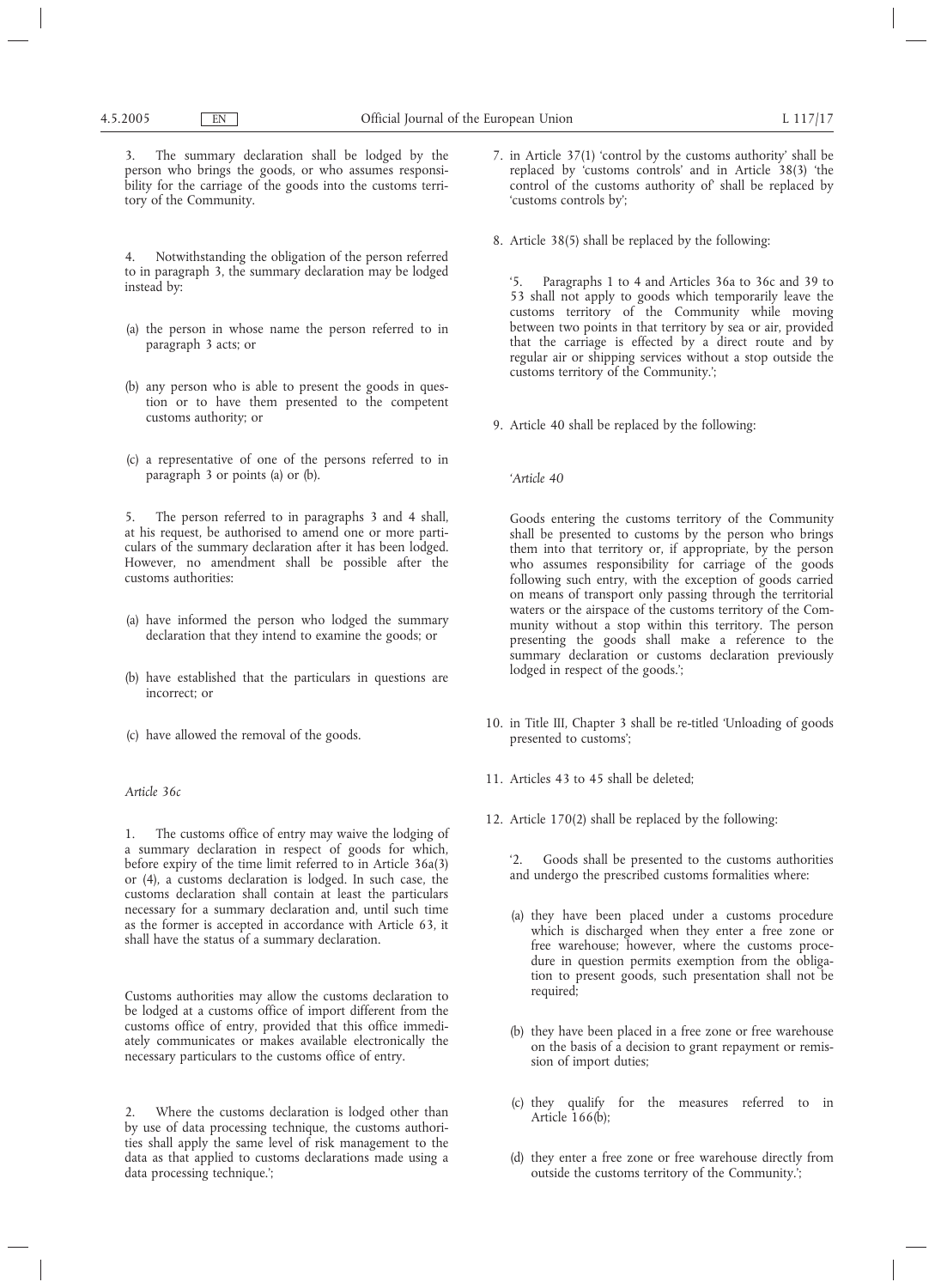13. Article 176(2) shall be replaced by the following:

Where goods are transhipped within a free zone, the records relating to the operation shall be kept at the disposal of the customs authorities. The short-term storage of goods in connection with such transhipment shall be considered to be an integral part of the operation.

For goods brought into a free zone directly from outside the customs territory of the Community or out of a free zone directly leaving the customs territory of the Community, a summary declaration shall be lodged in accordance with Articles 36a to 36c or 182a to 182d, as appropriate.';

14. Article 181 shall be replaced by the following:

### *'Article 181*

The customs authorities shall satisfy themselves that the rules governing exportation, outward processing, re-exportation, suspensive procedures or the internal transit procedure, as well as the provisions of Title V, are respected where goods are to leave the customs territory of the Community from a free zone or free warehouse.';

- 15. in Article 182(3), first sentence, 'Re-exportation or' shall be deleted;
- 16. under Title V (Goods leaving the customs territory of the Community) the following Articles shall be inserted:

# *'Article 182a*

1. Goods leaving the customs territory of the Community, with the exception of goods carried on means of transport only passing through the territorial waters or the airspace of the customs territory without a stop within this territory, shall be covered either by a customs declaration or, where a customs declaration is not required, a summary declaration.

- 2. The committee procedure shall be used to establish:
- the time limit by which the customs declaration or a summary declaration is to be lodged at the customs office of export before the goods are brought out of the customs territory of the Community,
- the rules for exceptions from and variations to the time limit referred to above.
- the conditions under which the requirement for a summary declaration may be waived or adapted, and
- the cases in which and the conditions under which goods leaving the customs territory of the Community are not subject to either a customs declaration or a summary declaration,

in accordance with the specific circumstances and for particular types of goods traffic, modes of transport and economic operators and where international agreements provide for special security arrangements.

# *Article 182b*

1. Where goods leaving the customs territory of the Community are assigned to a customs approved treatment or use for the purpose of which a customs declaration is required under the customs rules, this customs declaration shall be lodged at the customs office of export before the goods are to be brought out of the customs territory of the Community.

2. Where the customs office of export is different from the customs office of exit, the customs office of export shall immediately communicate or make available electronically the necessary particulars to the customs office of exit.

3. The customs declaration shall contain at least the particulars necessary for the summary declaration referred to in Article 182d(1).

4. Where the customs declaration is made other than by use of a data processing technique, the customs authorities shall apply the same level of risk management to the data as that applied to customs declarations made using a data processing technique.

*Article 182c*

1. Where goods leaving the customs territory of the Community are not assigned to a customs approved treatment or use for which a customs declaration is required, a summary declaration shall be lodged at the customs office of exit before the goods are to be brought out of the customs territory of the Community.

2. Customs authorities may allow the summary declaration to be lodged at another customs office, provided that this office immediately communicates or makes available electronically the necessary particulars to the customs office of exit.

3. Customs authorities may accept, instead of the lodging of a summary declaration, the lodging of a notification and access to the summary declaration data in the economic operator's computer system.

# *Article 182d*

1. The committee procedure shall be used to establish a common data set and format for the summary declaration, containing the particulars necessary for risk analysis and the proper application of customs controls, primarily for security and safety purposes, using, where appropriate, international standards and commercial practices.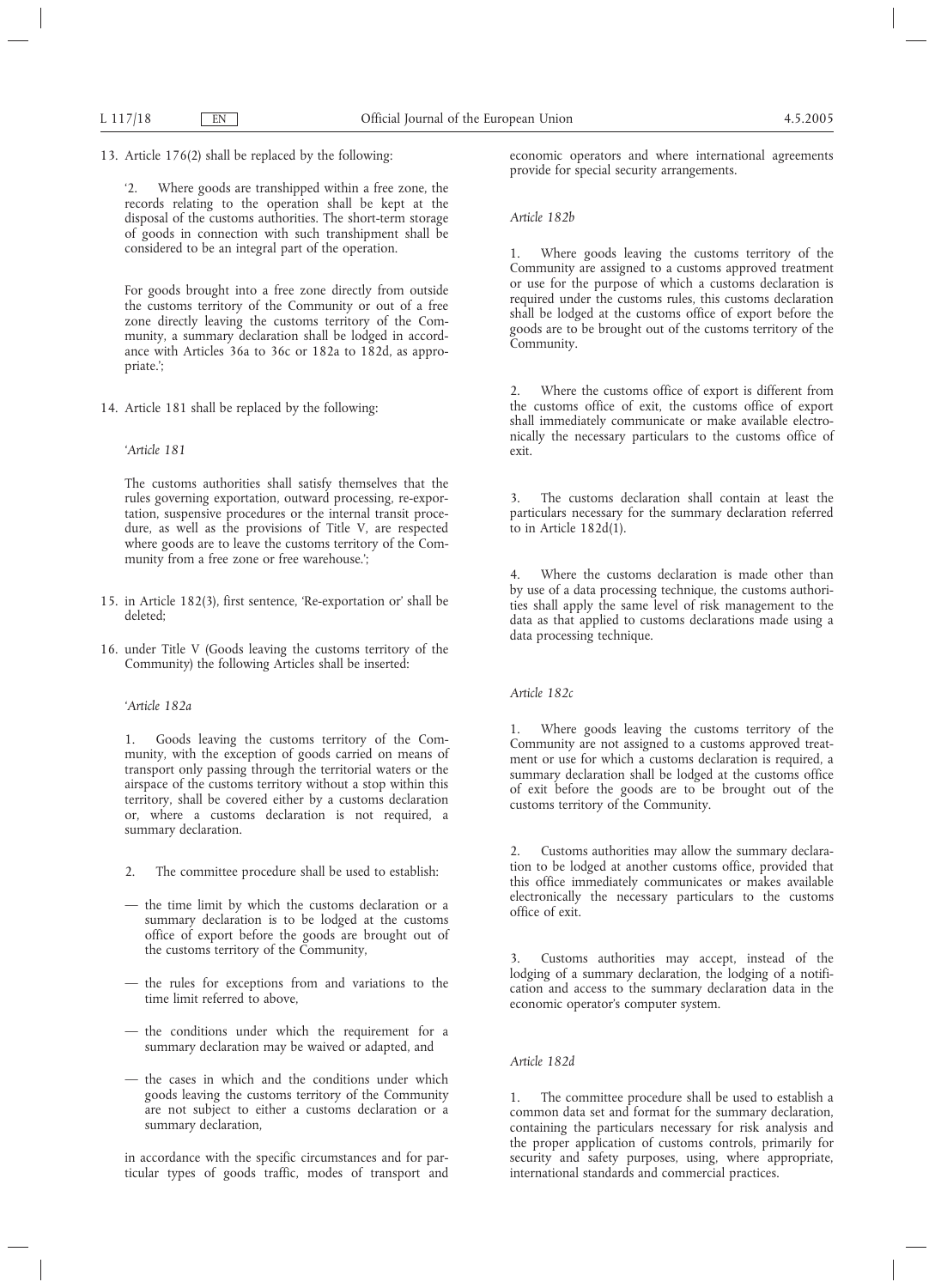sary particulars.

sing technique.

*Article 2*

processing technique. Commercial, port or transport information may be used, provided that it contains the neces-Customs authorities may accept paper-based summary This Regulation shall enter into force on the seventh day following its publication in the *Official Journal of the European Union*.

> Article 5a(2), Article 13(2) 2nd subparagraph, Article 36a(4), Article 36b(1), Article 182a(2) and Article 182d(1) shall be applicable from 11 May 2005.

> All other provisions shall be applicable once the implementing provisions on the basis of the Articles referred to in the second subparagraph have entered into force. However, electronic declaration and automated systems for the implementation of risk management and for the electronic exchange of data between customs offices of entry, import, export and exit, as stipulated in Articles 13, 36a, 36b, 36c, 182b, 182c and 182d, shall be in place three years after these Articles have become applicable.

> Not later than two years after these Articles have become applicable, the Commission shall evaluate any request from Member States for an extension of the three-year period referred to in the third subparagraph for electronic declaration and automated systems for the implementation of risk management and for the electronic exchange of data between customs offices. The Commission shall submit a report to the European Parliament and to the Council and propose, where appropriate, an extension of the three-year period referred to in the third subparagraph.

This Regulation shall be binding in its entirety and directly applicable in all Member States.

Done at Strasbourg, 13 April 2005.

2. The summary declaration shall be made using a data

declarations in exceptional circumstances, provided that they apply the same level of risk management as that applied to summary declarations made using a data proces-

(a) the person who brings the goods, or who assumes responsibility for the carriage of the goods, out of the

(b) any person who is able to present the goods in question or to have them presented to the competent

(c) a representative of one of the persons referred to in

4. The person referred to in paragraph 3 shall, at his request, be authorised to amend one or more particulars of the summary declaration after it has been lodged. However, no amendment shall be possible after the

(a) have informed the person who lodged the summary declaration that they intend to examine the goods; or (b) have established that the particulars in questions are

(c) have allowed the removal of the goods.'

3. The summary declaration shall be lodged by:

customs territory of the Community; or

customs authority; or

points (a) or (b).

customs authorities:

incorrect; or

*For the European Parliament The President* J. P. BORRELL FONTELLES

*For the Council The President* N. SCHMIT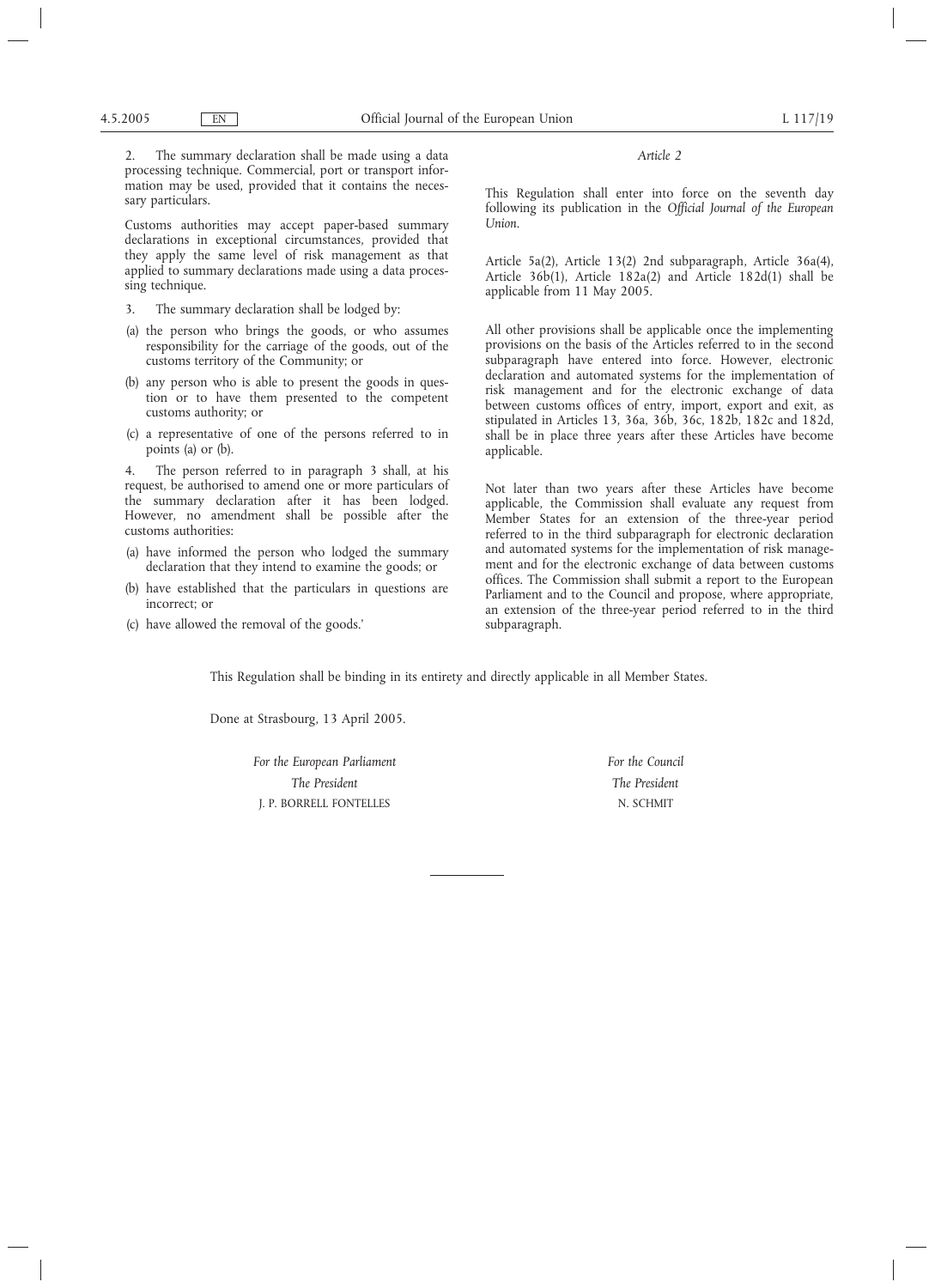# **DECISION No 649/2005/EC OF THE EUROPEAN PARLIAMENT AND OF THE COUNCIL**

# **of 13 April 2005**

**amending Decision No 1419/1999/EC establishing a Community action for the European Capital of Culture event for the years 2005 to 2019**

THE EUROPEAN PARLIAMENT AND THE COUNCIL OF THE EUROPEAN UNION,

Having regard to the Treaty establishing the European Community, and in particular Article 151 thereof,

Having regard to the proposal from the Commission,

Having regard to the opinion of the Committee of the Regions (1),

Acting in accordance with the procedure laid down in Article 251 of the Treaty (2),

### Whereas:

- (1) Decision No 1419/1999/EC of the European Parliament and of the Council of 25 May 1999 establishing a Community action for the European Capital of Culture event for the years  $2005$  to  $2019$  ( $3$ ) is geared towards highlighting the wealth, diversity and shared characteristics of European cultures and towards contributing to improving European citizens' mutual knowledge.
- (2) Annex I to Decision No 1419/1999/EC sets out the chronological order in accordance with which the Member States can submit nominations for this event. That Annex is limited to the Member States at the time the Decision was adopted on 25 May 1999.
- (3) Article 6 of Decision No 1419/1999/EC states that that decision may be revised, in particular with a view to the future enlargement of the European Union.
- (4) In the light of the 2004 enlargement, it is important that the new Member States should likewise be able within a short period of time to submit nominations in the context of the European Capital of Culture event, without changing the order for the other Member States so that, from 2009 onwards and until the end of the current Community action, two capitals may be selected each year in the Member States.
- (5) Decision No 1419/1999/EC should therefore be amended,

HAVE DECIDED AS FOLLOWS:

### *Article 1*

Decision No 1419/1999/EC is hereby amended as follows:

- 1. The following Recital shall be inserted:
	- '(12a) Whereas account should be taken of the financial consequences of this Decision in such a way as to ensure that there is adequate and appropriate Community funding for the designation of two European Capitals of Culture;';
- 2. Article 2(1) shall be replaced by the following:

Cities in Member States shall be designated as European Capital of Culture, in turn, as set out on the list contained in Annex I. Up until 2008 inclusive, the designation shall apply to one city of the Member State appearing on the list. From 2009 onwards, the designation shall apply to one city of each of the Member States appearing on the list. The chronological order set out in Annex I may be altered by mutual agreement between the Member States concerned. Each Member State shall submit, in turn, its nomination of one or more cities to the European Parliament, the Council, the Commission and the Committee of the Regions. This nomination shall be submitted no later than four years before the event in question is due to begin and may be accompanied by a recommendation from the Member State concerned.';

3. Annex I shall be replaced by the text appearing in the Annex to this Decision.

# *Article 2*

This Decision shall enter into force on the twentieth day following its publication in the *Official Journal of the European Union*.

It shall apply from 1 May 2004.

Done at Strasbourg, 13 April 2005.

| For the European Parliament | For the Council |
|-----------------------------|-----------------|
| The President               | The President   |
| J. P. BORRELL FONTELLES     | N. SCHMIT       |

<sup>(</sup> 1 ) OJ C 121, 30.4.2004, p. 15.

<sup>(</sup> 2 ) Opinion of the European Parliament of 22 April 2004 (not yet published in the Official Journal), Council Common Position of 21 October 2004 (OJ C 25 E, 1.2.2005, p. 41) and Position of the European Parliament of 22 February 2005 (not yet published in the Official Journal).

<sup>(</sup> 3 ) OJ L 166, 1.7.1999, p. 1.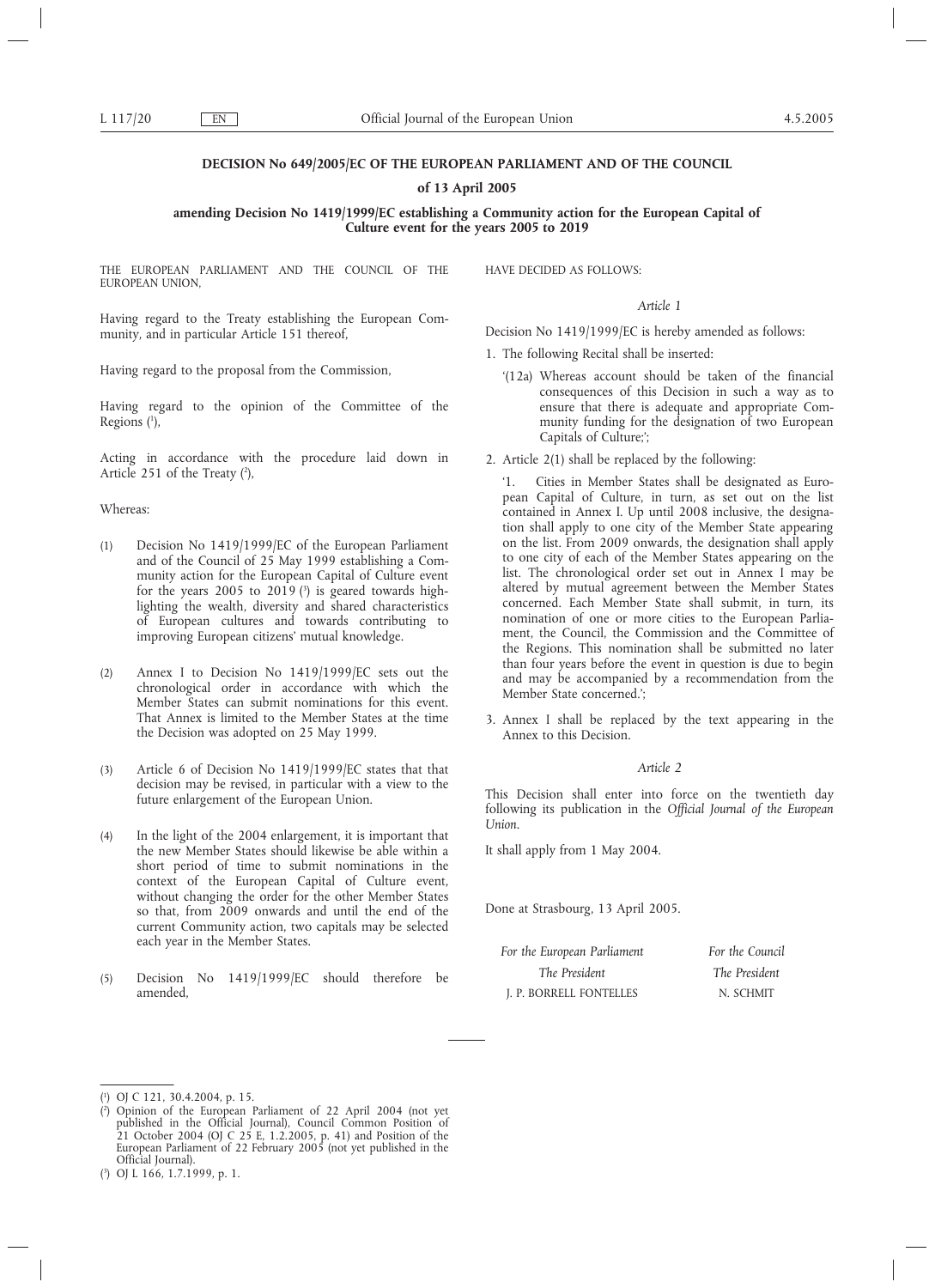# *ANNEX*

# **ORDER OF ENTITLEMENT TO NOMINATE A 'EUROPEAN CAPITAL OF CULTURE'**

| 2005 | Ireland         |                |
|------|-----------------|----------------|
| 2006 | Greece (1)      |                |
| 2007 | Luxembourg      |                |
| 2008 | United Kingdom  |                |
| 2009 | Austria         | Lithuania      |
| 2010 | Germany         | Hungary        |
| 2011 | Finland         | Estonia        |
| 2012 | Portugal        | Slovenia       |
| 2013 | France          | Slovakia       |
| 2014 | Sweden          | Latvia         |
| 2015 | Belgium         | Czech Republic |
| 2016 | Spain           | Poland         |
| 2017 | Denmark         | Cyprus         |
| 2018 | Netherlands (1) | Malta          |
| 2019 | Italy           |                |
|      |                 |                |

<sup>(</sup> 1 ) The Culture/Audiovisual Council, at its meeting of 28 May 1998, noted the exchange of positions between Greece and the Netherlands in accordance with Article 2(1) of Decision No 1419/1999/EC.